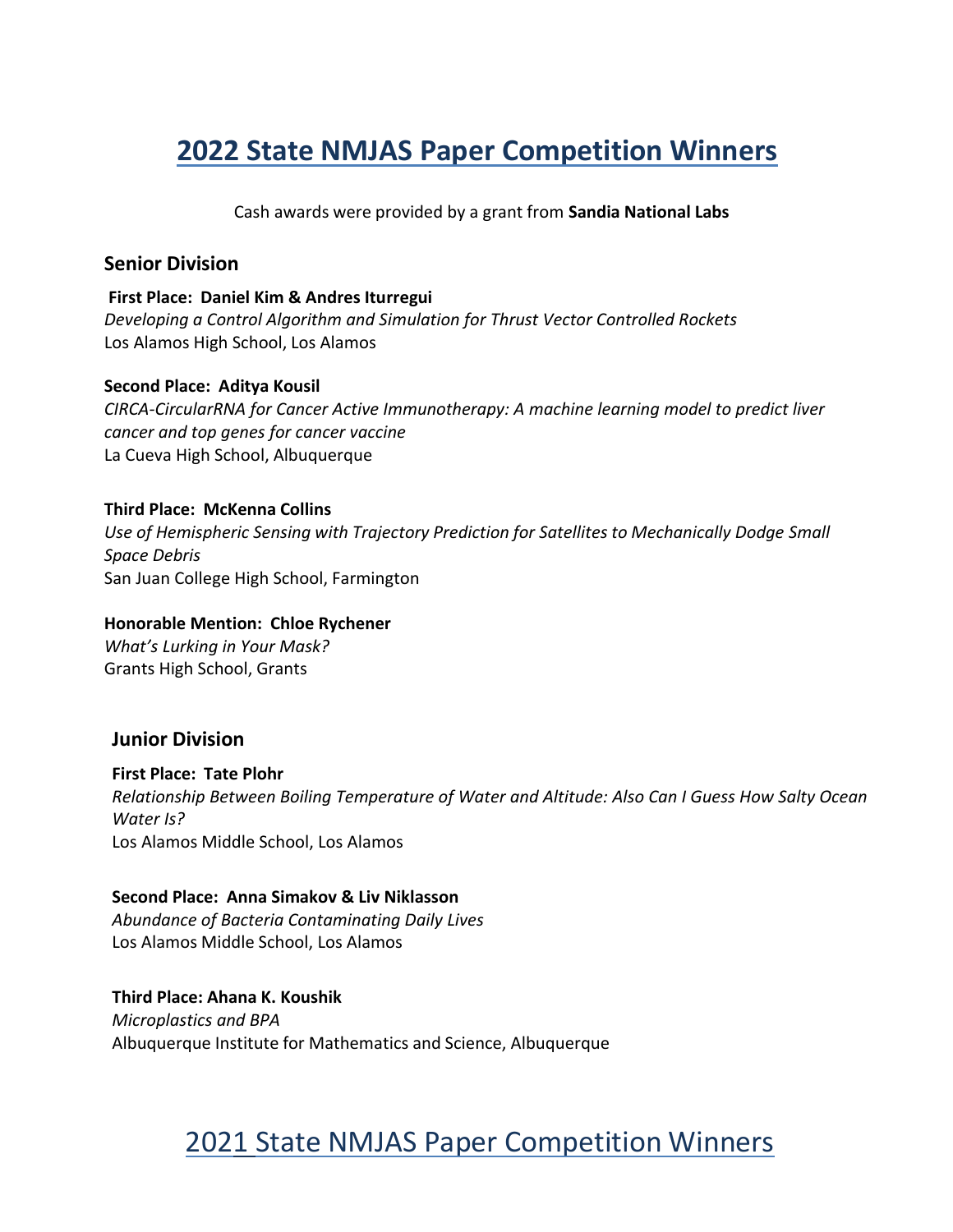#### **Senior Division**

#### **First Place: Aditiya Koushik**

*Designing a Monte Carlo Python Computer Program to Model Random Mutations Across T-cell resistant Sequences and Hotspots in the SARS-CoV-2 Spike Glycoprotein* La Cueva High School, Albuquerque

#### **Second Place: Karin Ebey**

*Climate Change on Crocodilians: Modeling the Effects of Phenological Shifts* Los Alamos High School, Los Alamos

#### **Third Place: McKenna Collins**

*Use of Hemispheric Sensing with Trajectory Prediction for Satellites to Mechanically Dodge Small Space Debris* AIMS High School, Albuquerque

#### **Fourth Place: Gabriel Gurule**

*Solving the Issue of Inefficiency for a Multiple Faceted Variable Energy System* AIMS High School, Albuquerque

# **2020 State NMJAS Paper Competition Winners**

Cash awards were provided by a grant from **Sandia National Labs**

#### **Senior Division**

#### **First Place: Karin Ebey**

*Climate Change on Crocodilians: Modeling the Effects of Variations in Rainfall on Crocodilians and Their Ecosystem* Los Alamos High School, Los Alamos

#### **Second Place: Ryan Helmer**

*Engineering a Desiccant-Driven Self-Contained Solar Distillation System to Collect Drinking Water from the Atmosphere* Jefferson Montessori Academy, Carlsbad

#### **Third Place: Milidu Jayaweera**

*Mission-Critical Communications Planning over Contested RF Spectrum with Deep Reinforcement Learning Aided Artificial Intelligence*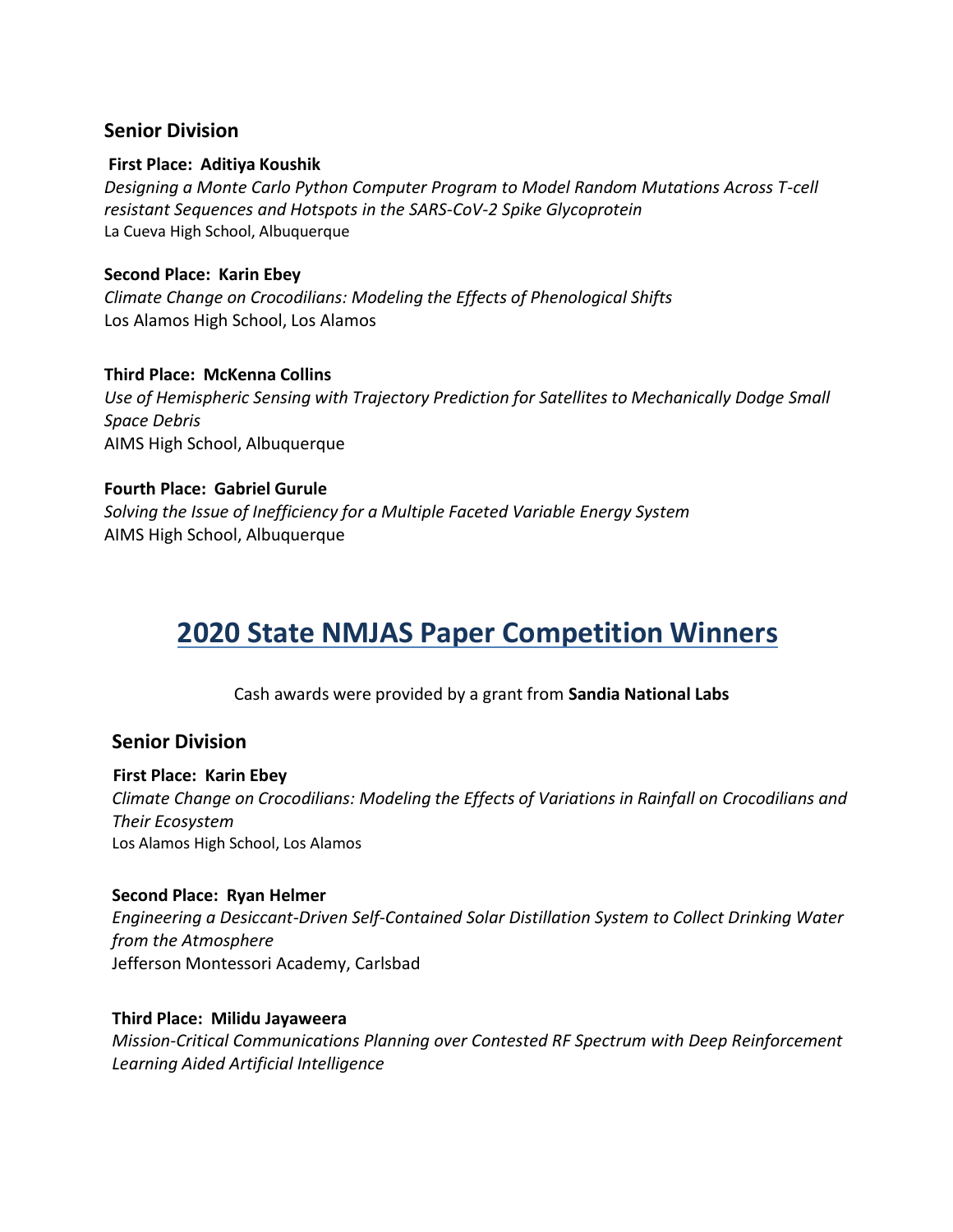La Cueva High School, Albuquerque

#### **Honorable Mention: Lillian Petersen and Max Corliss**

*Activity-By-Contact Model to Prdict Enhancer-Gene Connections: A Tool to Increase Our Understanding of Cancer* Los Alamos High School, Los Alamos

#### **Junior Division**

**First Place: Alexia Munson** *Which Probiotic is Best for You* Los Alimitos Middle School, Grants

**Second Place: William Borovina** *Treelines in the Valles Caldera* Los Alamos Middle School, Los Alamos

**Third Place: Aditya Kiran Koushik** *Testing the Properties of Lasers in the Double Slit Experiment* Albuquerque Institute for Mathematics and Science, Albuquerque

# **2019 State NMJAS Paper Competition Winners**

#### Cash awards were provided by a grant from **Sandia National Labs**

#### **Senior Division**

#### **First Place: Russell Ludwigsen**

*Increasing Metabolic Substrates to Improve Spreading Depolarization Recovery* Early College Academy, Albuquerque

#### **Second Place: Lillian Petersen & Garyk Brixi**

*A Novel Computational Tool to Inform Cost-Effective Nutrition Interventions in Sub-Suharan Africa* Los Alamos High School, Los Alamos

#### **Third Place: Britney Hsu**

*Amyloid Vector: Plant-Based Reduction of Amyloid Plaque Formation to Reduce Amyloidsis* Taos Academy Charter School, Taos, NM

#### **Honorable Mention: Milidu Jayaweera**

Title: *A Game of Jamming: A Multi-Agent Game Theoretic Based Cognitive Communication System to Combat an AI Jammer* La Cueva High School, FarmingtonAlbuquerque, NM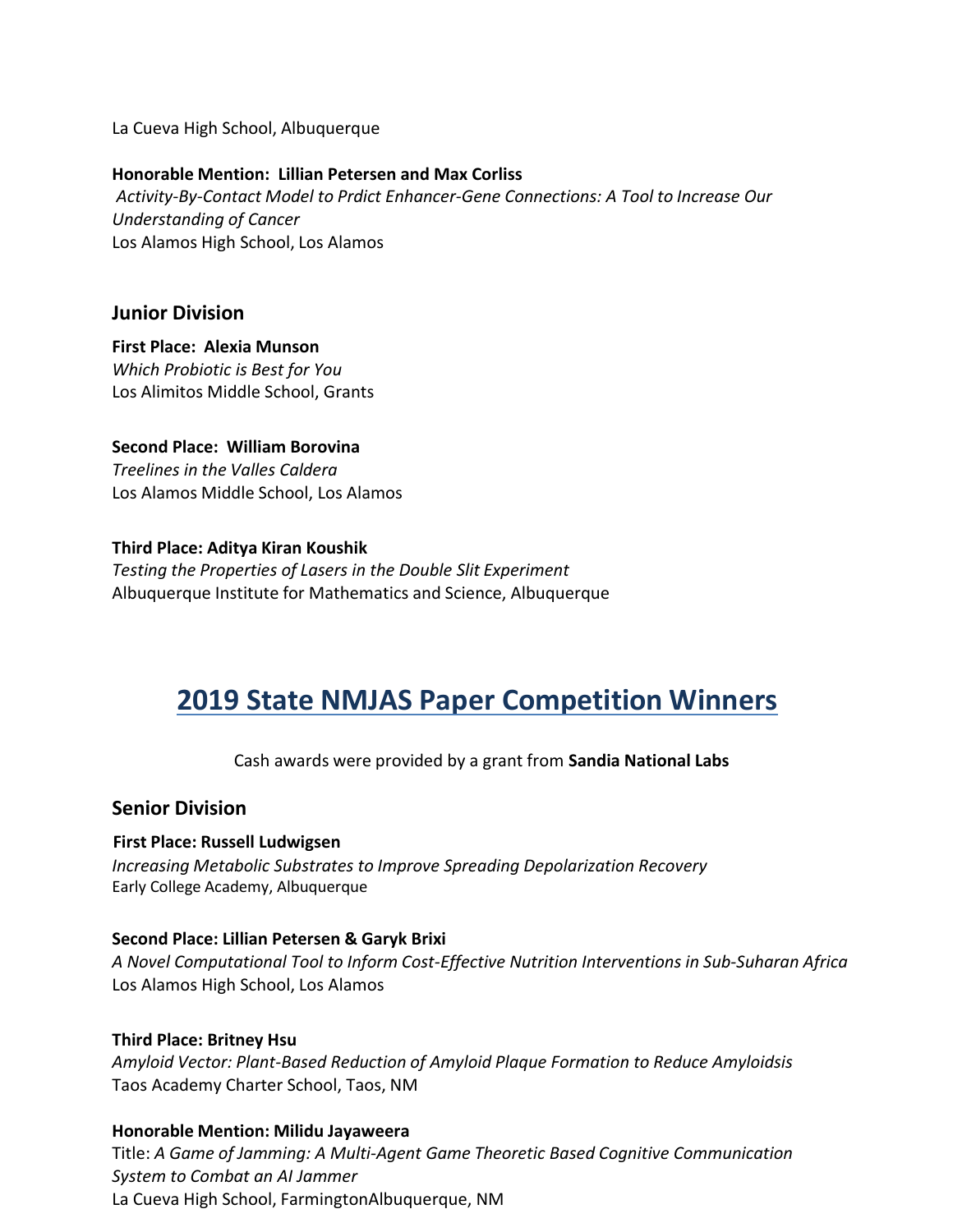#### **Junior Division**

#### **First Place: David Reichhardt**

*Robustness on LEGO Bridges* Mountain Elementary, Los Alamos, NM

#### **Second Place: Sofia Chavez**

*The Rubber Hand Illusion and Neuroplasticity* Jefferson Middle School, Albuquerque, NM

#### **Third Place: Ksenia Servostinov**

Title: *Albumin for Drug Delivery: the good, the bad and the ugly.* Sierra Middle School, Las Cruces, NM

#### **Honorable Mention: Chloe Rychener**

Title: *The Geometry of making a goal* St. Teresa of Avila Catholic School, Grants, NM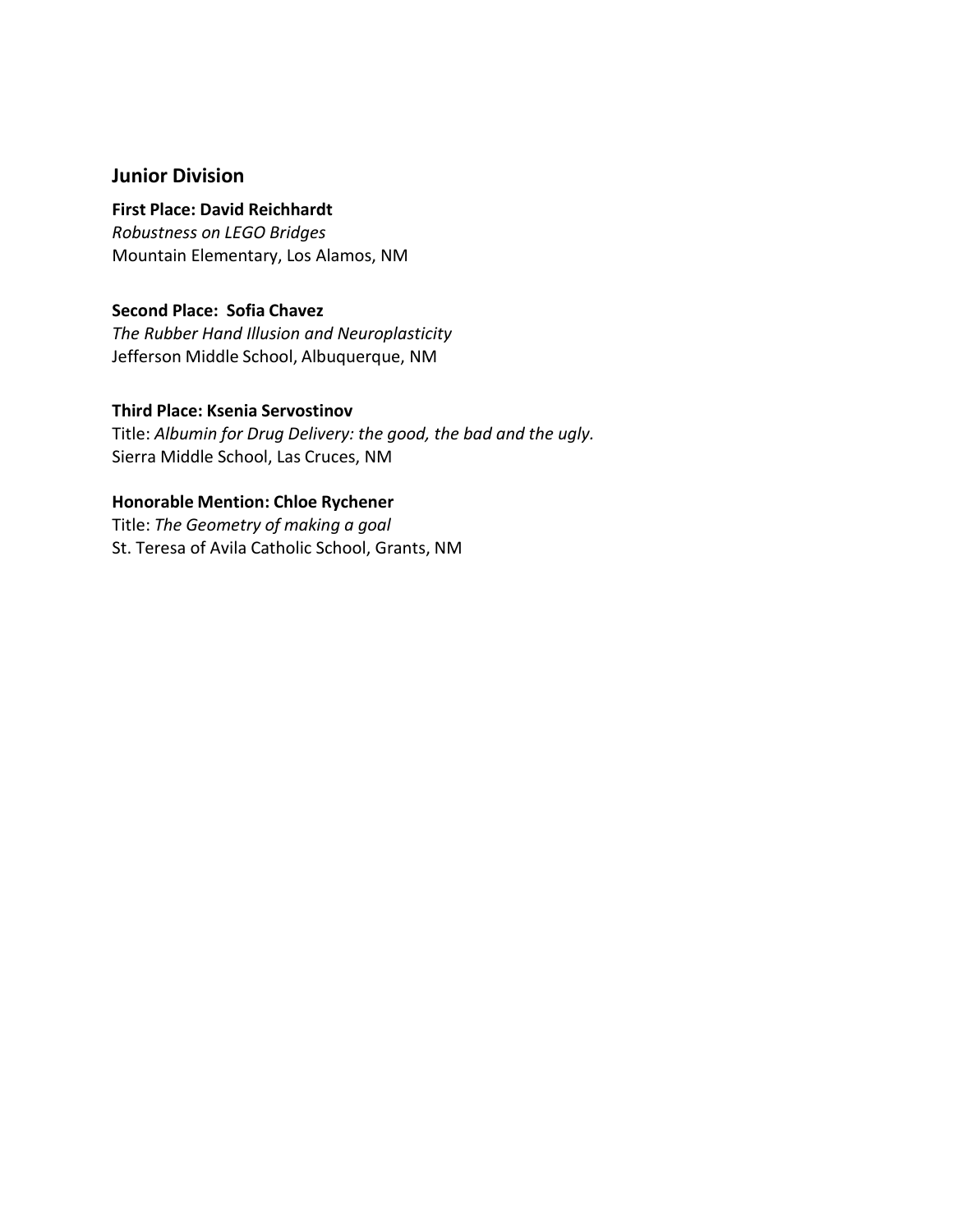The AVS Science & Technology Society, formerly the New Mexico Chapter of the American Vacuum Society, sends judges and selects its own winners in the paper competition and awards prizes to these winners as well as to their teachers/sponsors. The New Mexico Academy of Science is very grateful for their support.

#### **Senior Division**

| <b>Place</b> | <b>Student</b>   | School                        | Sponsor       |
|--------------|------------------|-------------------------------|---------------|
| First        | McKayla Gilbert  | <b>Farmington High School</b> | Robert Watson |
| Second       | Milidu Jayaweera | La Cueva High School          | Lena Eddings  |

| <b>Place</b> | <b>Student</b> | School                  | Sponsor           |
|--------------|----------------|-------------------------|-------------------|
| First        | Sofia Chavez   | Jefferson Middle School | Sherie Pennebaker |
| Second       | Michael Bane   | Aspen Elementary        | Heather Coy       |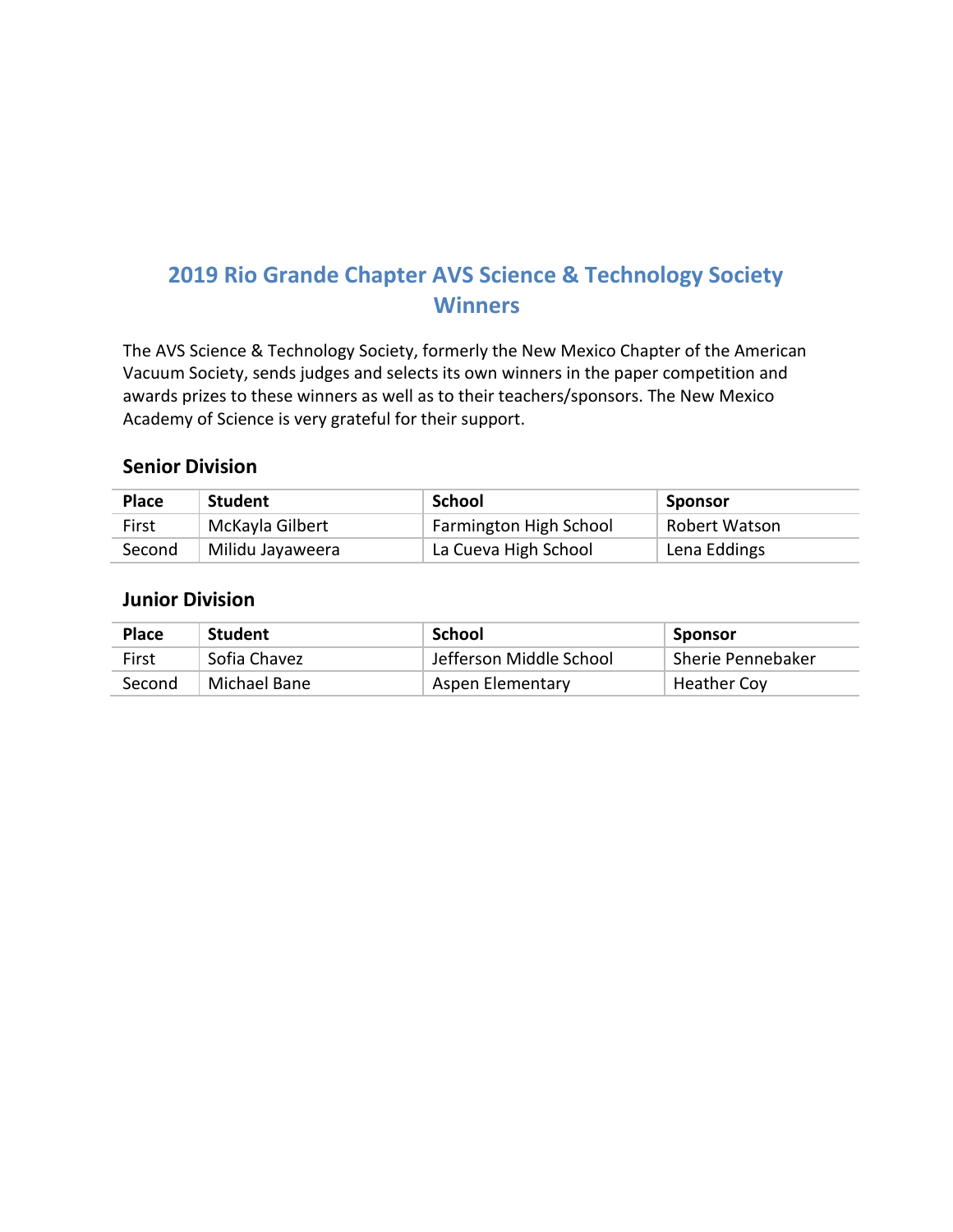Cash awards were provided by a grant from **Sandia National Labs**

#### **Senior Division**

#### **First Place: Lillian Petersen** *Predicting Food Shortages in Africa From Satellite Images* Los Alamos High School, Los Alamos, NM

#### **Second Place: AnaMaria Perez**

*Analyzing Patterns Within an Original Egyptian Fraction Decomposition Algorithm* Albuquerque Academy, Albuquerque, NM

#### **Third Place: Karin Ebey**

*Modeling American Alligator Population* Los Alamos High School, Los Alamos, NM

#### **Junior Division**

#### **First Place: Ksenia Sevostianov**

*Play "Spot The Difference" To Fight Cancer* Sierra Middle School, Las Cruces, NM

#### **Second Place: Milidu Jayaweera**

*Designing a Cognitive Anti-Jamming Communication System with Machine Learning and Reconfig Antennae* Albuquerque Institute of Math & Science, Albuquerque, NM

#### **Third Place: Sofia Chavez**

Title: *An Honest Placebo* Jefferson Middle School, Albuquerque, NM

#### **Honorable Mention: Adam Homsi**

Title: *Using Sentiment Analysis to Assess Depression Amongst the Elderly* Sierra Middle School, Las Cruces, NM

#### **Honorable Mention: Trey Jones**

Title: *Effects of UV Irradiation on Regenerating Planarians* Hermosa Middle School, Farmington, NM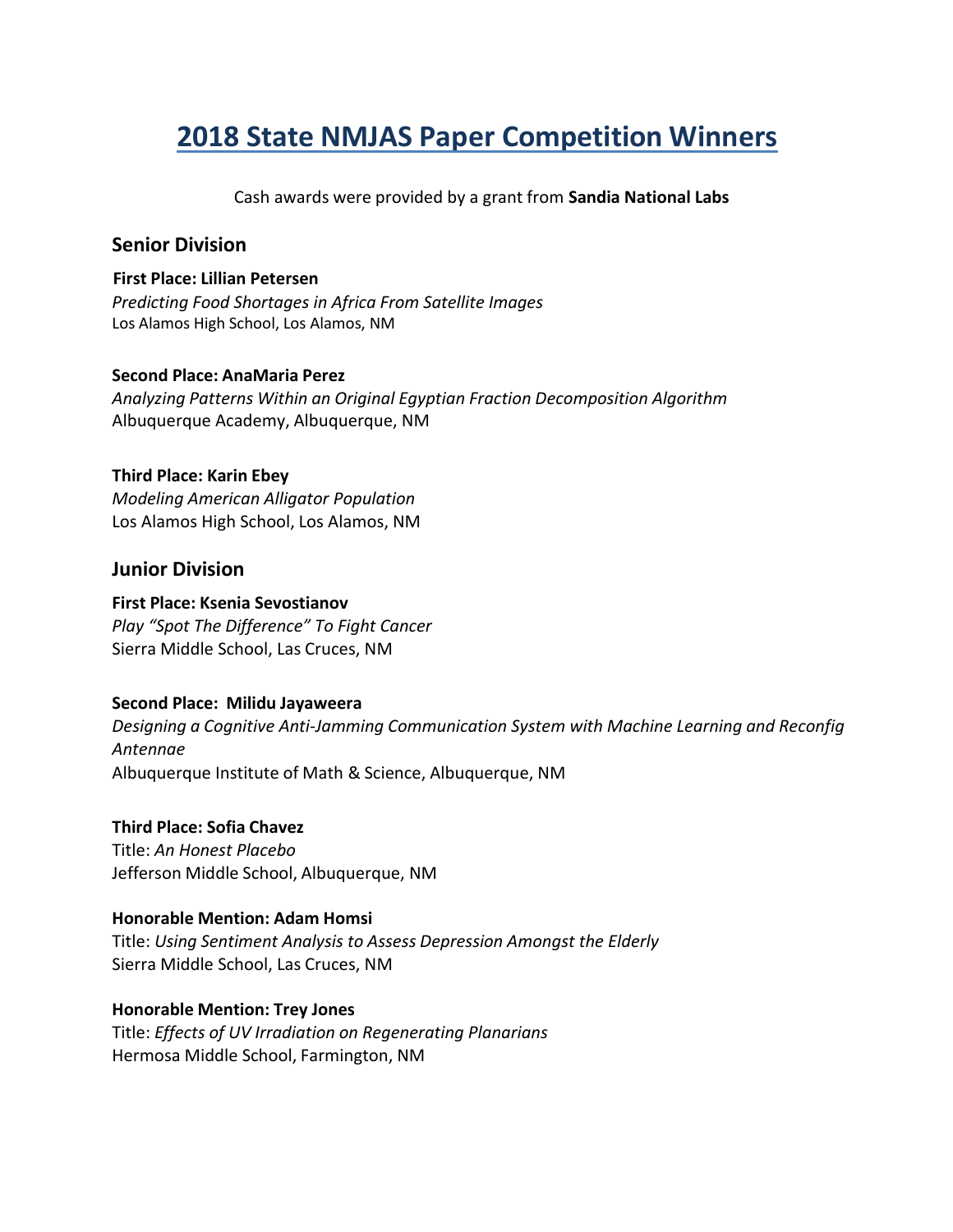The AVS Science & Technology Society, formerly the New Mexico Chapter of the American Vacuum Society, sends judges and selects its own winners in the paper competition and awards prizes to these winners as well as to their teachers/sponsors. The New Mexico Academy of Science is very grateful for their support.

#### **Senior Division**

| <b>Place</b> | <b>Student</b>         | School                                        | Sponsor       |
|--------------|------------------------|-----------------------------------------------|---------------|
| First        | Lillian Peterson       | Los Alamos High School                        | Mark Petersen |
| Second       | <b>Heather Wheeler</b> | San Juan College High School   James McDowell |               |

| <b>Place</b> | <b>Student</b>  | School                    | Sponsor        |
|--------------|-----------------|---------------------------|----------------|
| First        | Sofia Chavez    | - Jefferson Middle School | Suzan Dunnum   |
| Second       | Daniel Borovina | Los Alamos Middle School  | Karen Borovina |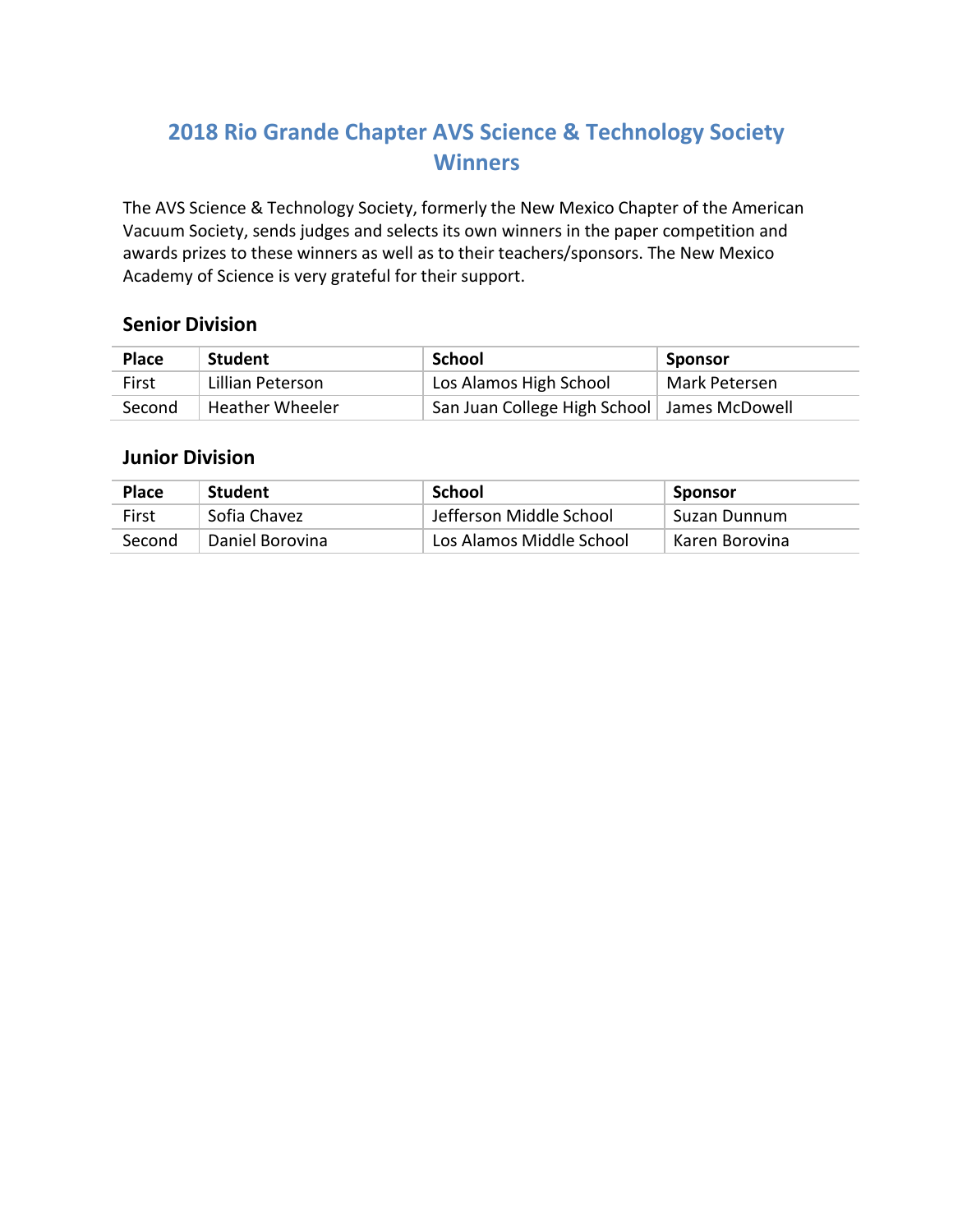Cash awards were provided by a grant from Sandia-Lockheed Martin.

#### **Senior Division**

#### **First Place: Sanjiv Harikumar**

*Magnetic Iron-Gold Nanoparticles for the Photothermal Dissolution of Protein Aggregates: Implications in Alzheimer Treatment* Las Cruces High School, Las Cruces, NM

#### **Second Place: Lillian Petersen**

*America's Farming Future: The Impact of Climate Change on Crop Yields* Los Alamos High School, Los Alamos, NM

#### **Third Place: Lea Godret-Miertschin**

*Investigation of Vegetable Oil Unsaturation in Extraction of Quinine from cinchona succirubra* Sandia High School, Albuquerque, NM

#### **Honorable Mention: Amaya Coblentz**

*The Photobiology of Lichens Revisited: The Chlorophyll Connection* Los Alamos Middle School, Los Alamos, NM

#### **Junior Division**

**First Place: Karin Ebey** *A Comparison of Alligator and Crocodile Proportions* Los Alamos Middle School, Los Alamos, NM

#### **Second Place: Ksenia Sevostianov**

*Can Rye Grass Be Grown Without Fresh Water* Sierra Middle School, Las Cruces, NM

# **Third Place: Jaden Hicks**

*Test Measuring for Author Identification* Carlsbad Intermediate School, Carlsbad, NM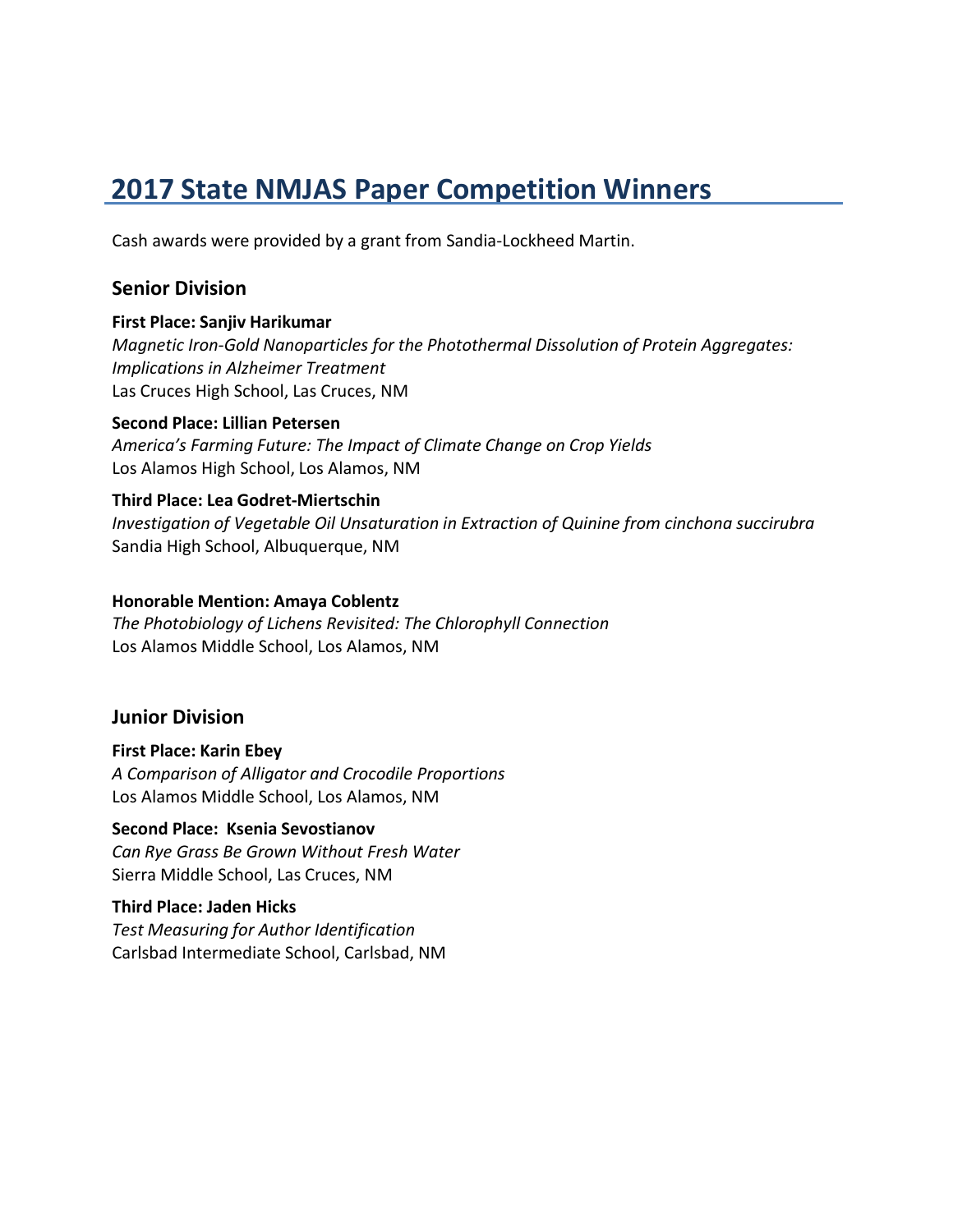The AVS Science & Technology Society, formerly the New Mexico Chapter of the American Vacuum Society, sends judges and selects its own winners in the paper competition and awards prizes to these winners as well as to their teachers/sponsors. The New Mexico Academy of Science is very grateful for their support.

#### **Senior Division**

| <b>Place</b> | <b>Student</b>        | School                 | Sponsor        |
|--------------|-----------------------|------------------------|----------------|
| First        | Lea Godret-Miertschin | Sandia High School     | Valerie Veroz  |
| Second       | Sanjiy Harikumar      | Las Cruces High School | James McDowell |

| <b>Place</b> | <b>Student</b>     | School                   | Sponsor          |
|--------------|--------------------|--------------------------|------------------|
| First        | Karin Ebey         | Los Alamos Middle School | Eva Abeyta       |
| Second       | Ksenia Sevostianov | Sierra Middle School     | Igor Sevostianov |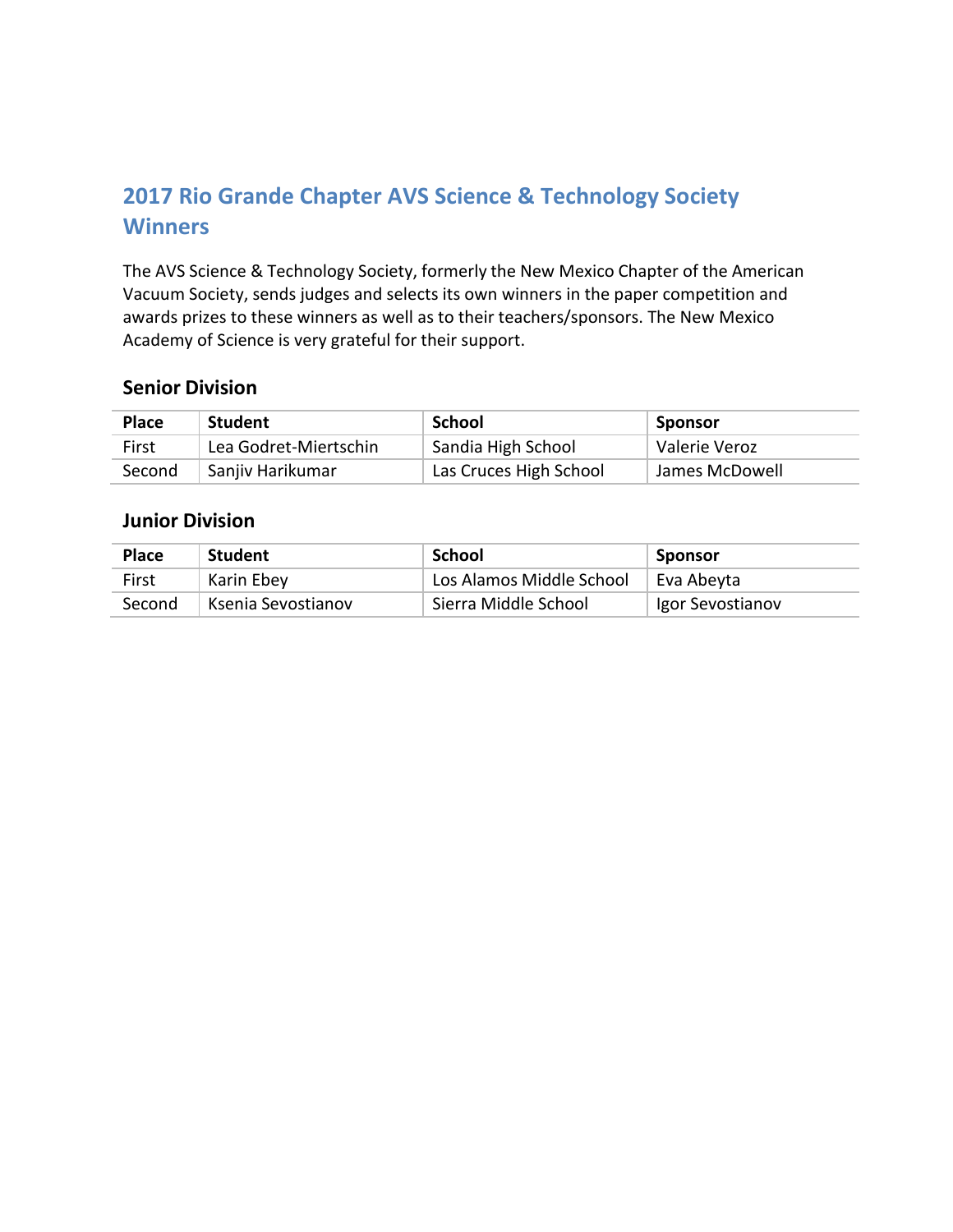Cash awards were provided by a grant from **Sandia-Lockheed Martin**.

**Senior Division**

**First Place: Rusty Ludwigsen** *Passive Reduction of Involuntary Arm/Hand Tremors, Phase III* Early College Academy, Albuquerque, NM

#### **Second Place: Samantha Multari**

*Can Seaweed Save the Coral? Part II* St. Pius X High School, Albuquerque, NM

**Third Place: Karishma Patel** *Oil and Bacteria: Slip Sliding Away* Grants High School, Grants, NM

#### **Honorable Mention: Edward Parks**

*Cheap Solution to Removal of Uranium from Contaminated Groundwater by Functionalized Clay Pellets* Las Cruces High School, Las Cruces, NM

### **Junior Division**

**First Place: Alex Silverhart** *Effect of Natural Antibiotic Resistance of E. Coli: K12* Albuquerque Institute of Mathematics and Science, Albuquerque, NM

#### **Second Place: Amaya Coblentz**

*Drying not Dying, Photobiology of Lichen* Los Alamos Middle School, Los Alamos, NM

#### **Third Place: Adittyo Paul**

*Generating Electricity Using Micro-turbines from Forward Moving Automobiles* Albuquerque Institute for Mathematics and Science, Albuquerque, NM

#### **Honorable Mention: Kyla King**

*Inhibiting the Growth of Prionibacteria* Heights Middle School, Farmington, NM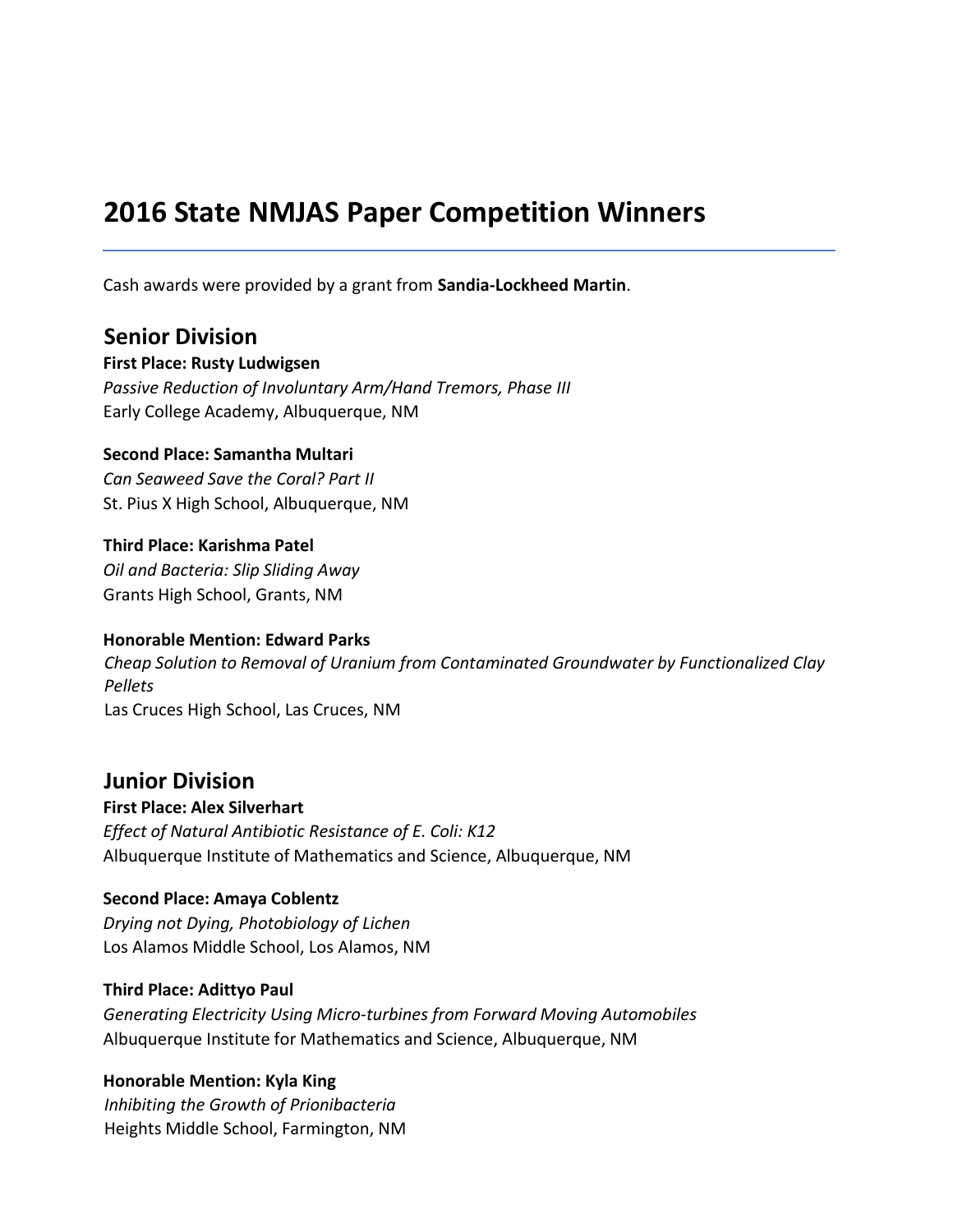The AVS Science & Technology Society, formerly the New Mexico Chapter of the American Vacuum Society, sends judges and selects its own winners in the paper competition and awards prizes to these winners as well as to their teachers/sponsors. The New Mexico Academy of Science is very grateful for their support.

#### **Senior Division**

| <b>Place</b>           | Student                | School                    | <b>Sponsor</b>   |
|------------------------|------------------------|---------------------------|------------------|
| First                  | Karishma Patel         | <b>Grants High School</b> | Shelby Alexander |
| Second                 | <b>Rusty Ludwigsen</b> | Early College Academy     | Mark Walker      |
| <b>Junior Division</b> |                        |                           |                  |

| <b>Place</b> | <b>Student</b>  | School                          | <b>Sponsor</b> |
|--------------|-----------------|---------------------------------|----------------|
| First        | Alex Silverhart | ABQ Institute of Math & Science | Linda Fey      |
| Second       | Amaya Coblentz  | Los Alamos Middle School        | Eva Abeyta     |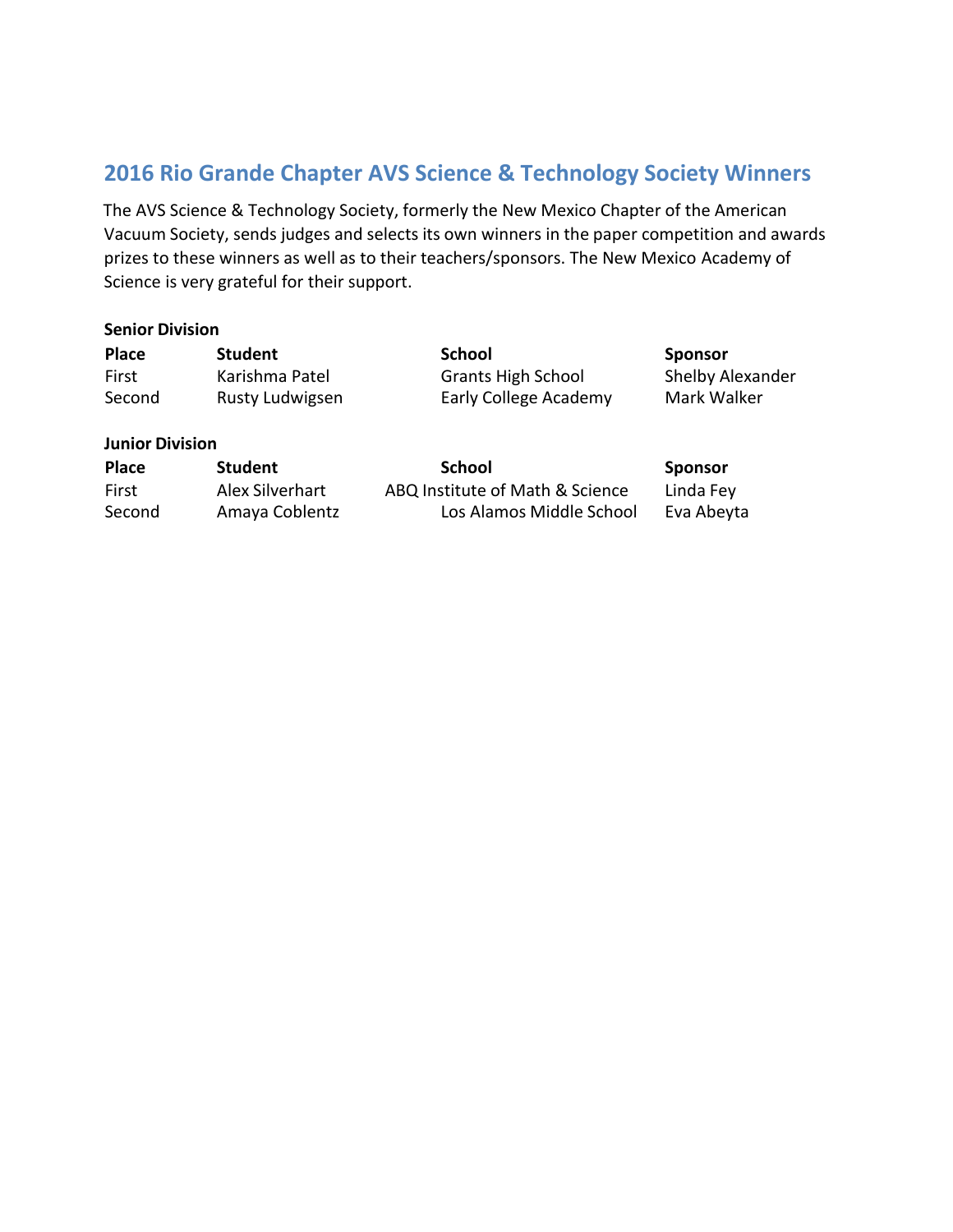Cash awards were provided by a grant from Sandia-Lockheed Martin.

#### **Senior Division**

**First Place: Jovan Zhang** *Modeling Gas Flow in Hydraulically Fractured Shale* Los Alamos High School, Los Alamos, NM

#### **Second Place: Vladislav Sevostianov**

*A Farewell to Thermal Expansion* Las Cruces High School, Las Cruces, NM

#### **Third Place: J. T. Goodart**

*The Cancer Breathalyzer: Chemical Strips that Detect Chemicals in Lung Cancer "Breath Print"* Grants High School, Grants, NM

#### **Junior Division**

**First Place: Rusty Ludwigsen** *Passive Reduction of Involuntary Arm/Hand Tremors* Desert Willow Family School, Albuquerque, NM

#### **Second Place: Sean Collins**

*Ant Pheromones: Do You Smell What I'm Telling You? St. Theresa of Avila, Grants, NM*

**Third Place: Devin Padilla** *Wheat: The Good, The Bad, The Ugly St. Theresa of Avila, Grants, NM*

**Honorable Mention: Lillian Petersen** *Will it be a Good Ski Season: Correlations between El Nino and Snowfall* Los Alamos Middle School, Los Alamos, NM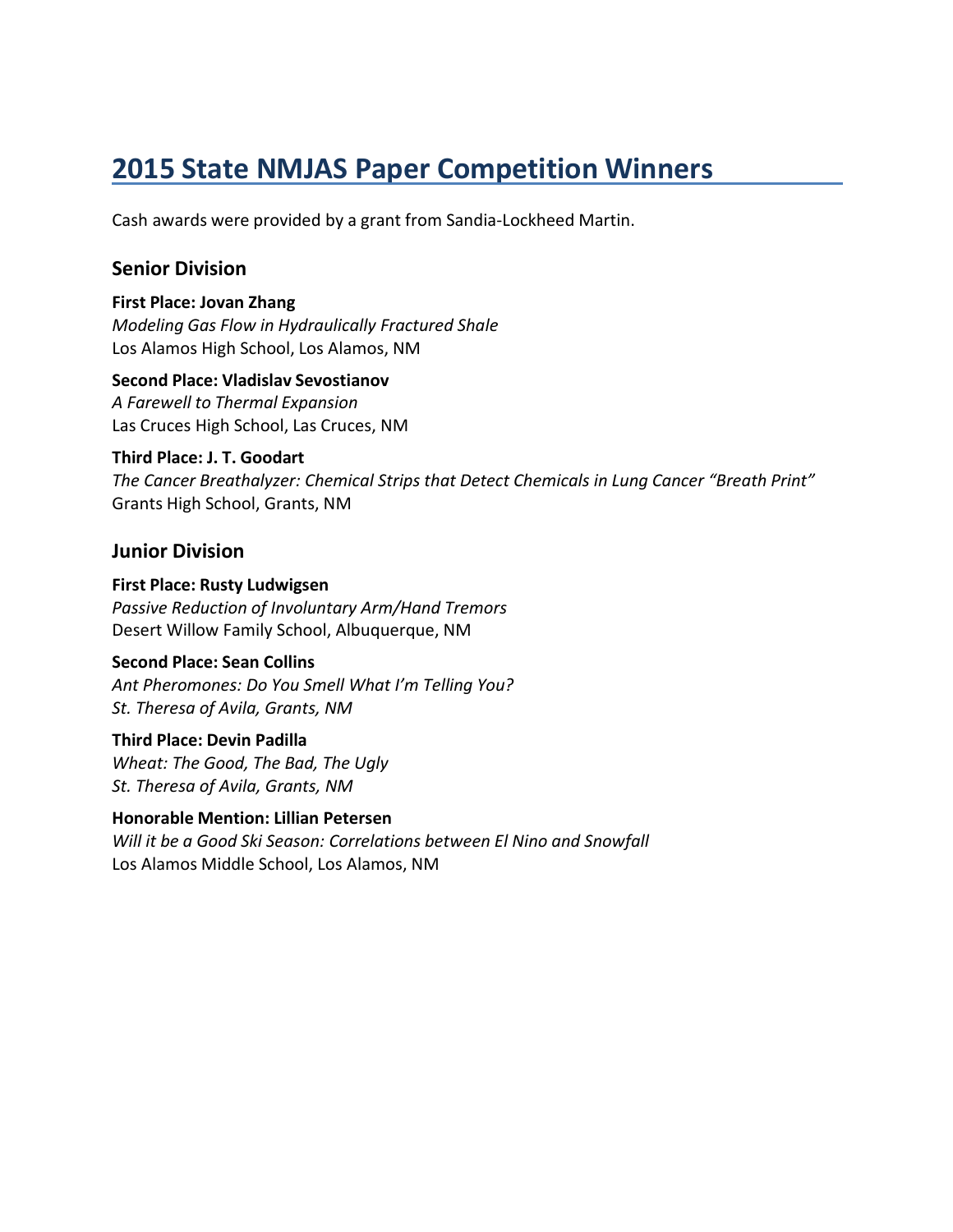The AVS Science & Technology Society, formerly the New Mexico Chapter of the American Vacuum Society, sends judges and selects its own winners in the paper competition and awards prizes to these winners as well as to their teachers/sponsors. The New Mexico Academy of Science is very grateful for their support.

#### **Senior Division**

| <b>Place</b> | <b>Student</b> | School                 | Sponsor             |
|--------------|----------------|------------------------|---------------------|
| First        | Abdullah Shah  | Salam Academy          | Aamna Nayyar        |
| Second       | Elise Koskelo  | Los Alamos High School | Dr. Jeanne Robinson |

| Place  | <b>Student</b>   | School                   | Sponsor        |
|--------|------------------|--------------------------|----------------|
| First  | Lillian Petersen | Los Alamos Middle School | Mark Petersen  |
| Second | Rusty Ludwigsen  | Stockham Home School     | Karen Stockham |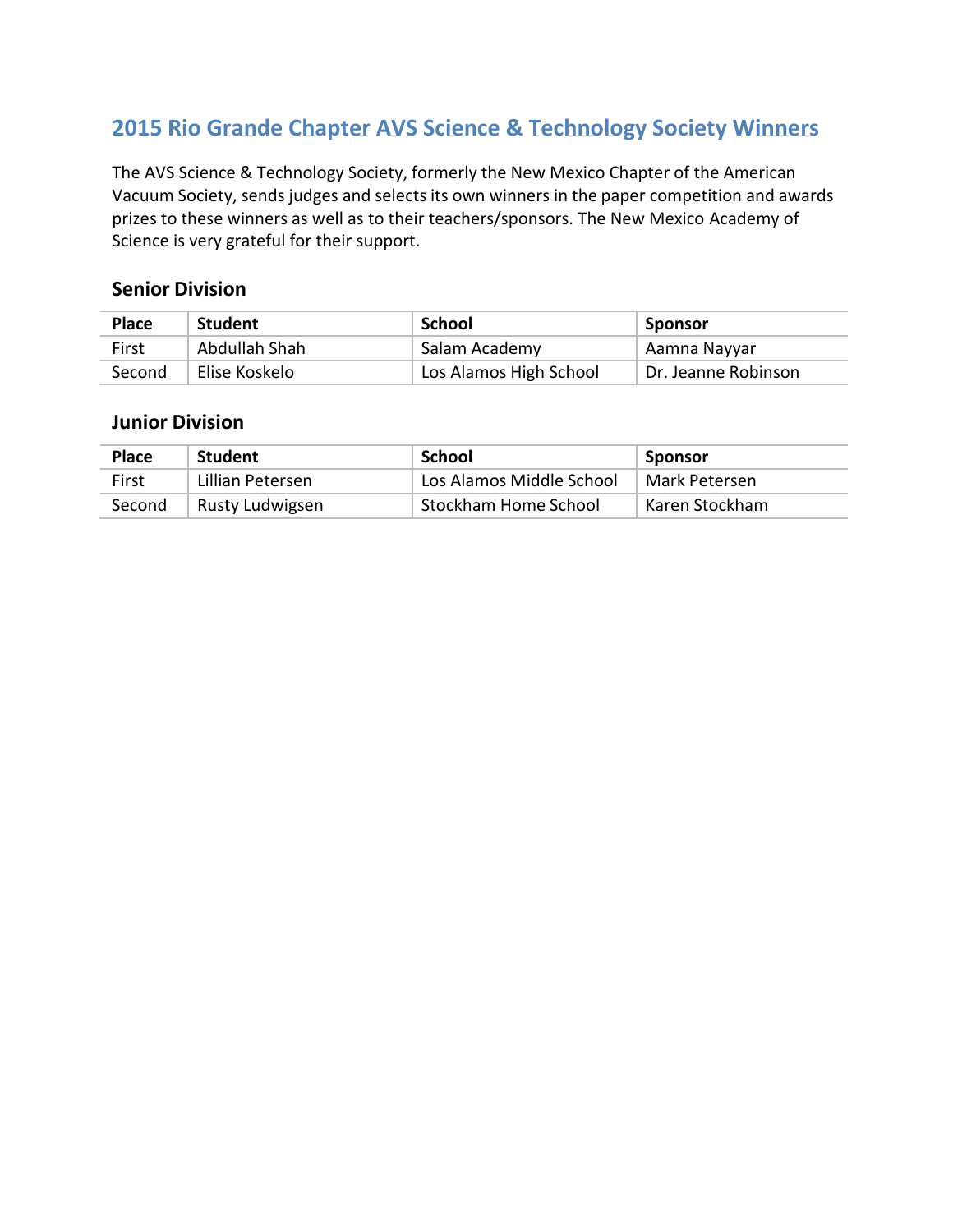Cash awards were provided by a grant from Sandia-Lockheed Martin.

#### **Senior Division**

**First Place: Jeongmin Lee**

*Gas Phase Ion Chemistry and Ion Mobility of Pharmaceutical Substances in Counterfeit Formulations* Las Cruces High School, Las Cruces, NM

**Second Place: Josh Ludwigsen** *Football Facemask with Impact Shock Mitigation* Eldorado High School, Albuquerque, NM

#### **Third Place: Lilly Chiou**

*Characterization of Carrots in Making Fruit/Vegetable Juices: Will Carrots Destroy Ascorbic Acid?* Carlsbad High School, Carlsbad, NM

#### **Junior Division**

**First Place: Rusty Ludwigsen** *Passive Reduction of Involuntary Arm/Hand Tremors* Desert Willow Family School, Albuquerque, NM

#### **Second Place: Ruby Selvage**

*All Cracked Up: Lip Balm Addiction Los Alamos Middle School, Los Alamos, NM*

**Third Place: Hannah Linder** *Yuck! Brown Apples Roosevelt Middle School, Tijeras, NM*

**Honorable Mention: Devon Padilla** *Wheat, the Good, the Bad and the Ugly* Grants Middle School, Grants, NM

**Honorable Mention: Logan Byrom** *Hoverbility* Hermosa Middle School, Farmington, NM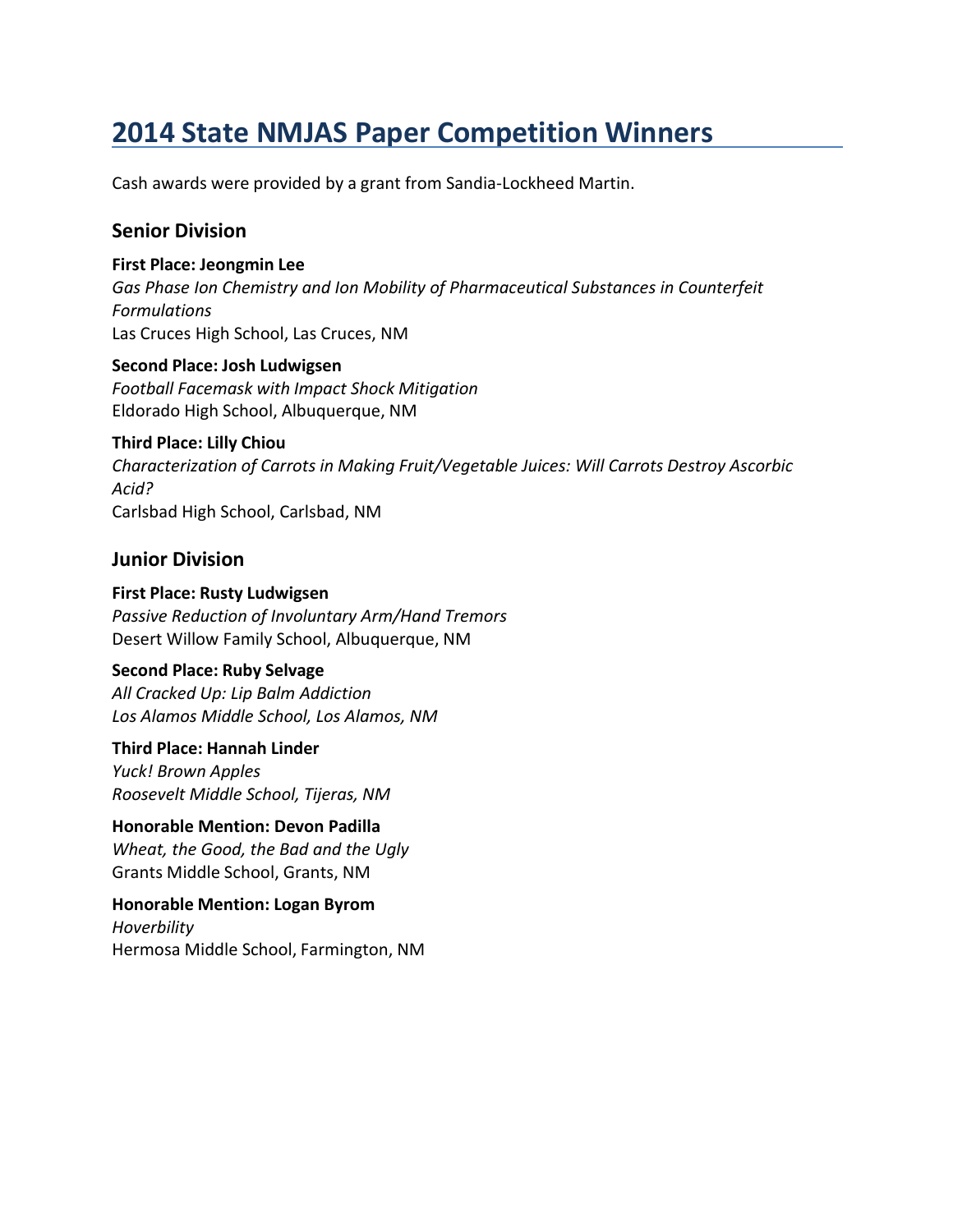The AVS Science & Technology Society, formerly the New Mexico Chapter of the American Vacuum Society, sends judges and selects its own winners in the paper competition and awards prizes to these winners as well as to their teachers/sponsors. The New Mexico Academy of Science is very grateful for their support.

#### **Senior Division**

| <b>Place</b> | <b>Student</b> | School          | Sponsor                |
|--------------|----------------|-----------------|------------------------|
| First        | Jeongmin Lee   | Las Cruces High | Eiceman Research Group |
| Second       | Josh Ludwigsen | Eldorado High   | Jennifer Couglin       |

| Place  | <b>Student</b> | School                      | Sponsor       |
|--------|----------------|-----------------------------|---------------|
| First  | Logan Byrom    | Hermosa Middle School       | Cindy Colomb  |
| Second | Devin Padilla  | <b>Grants Middle School</b> | Maria Mirabal |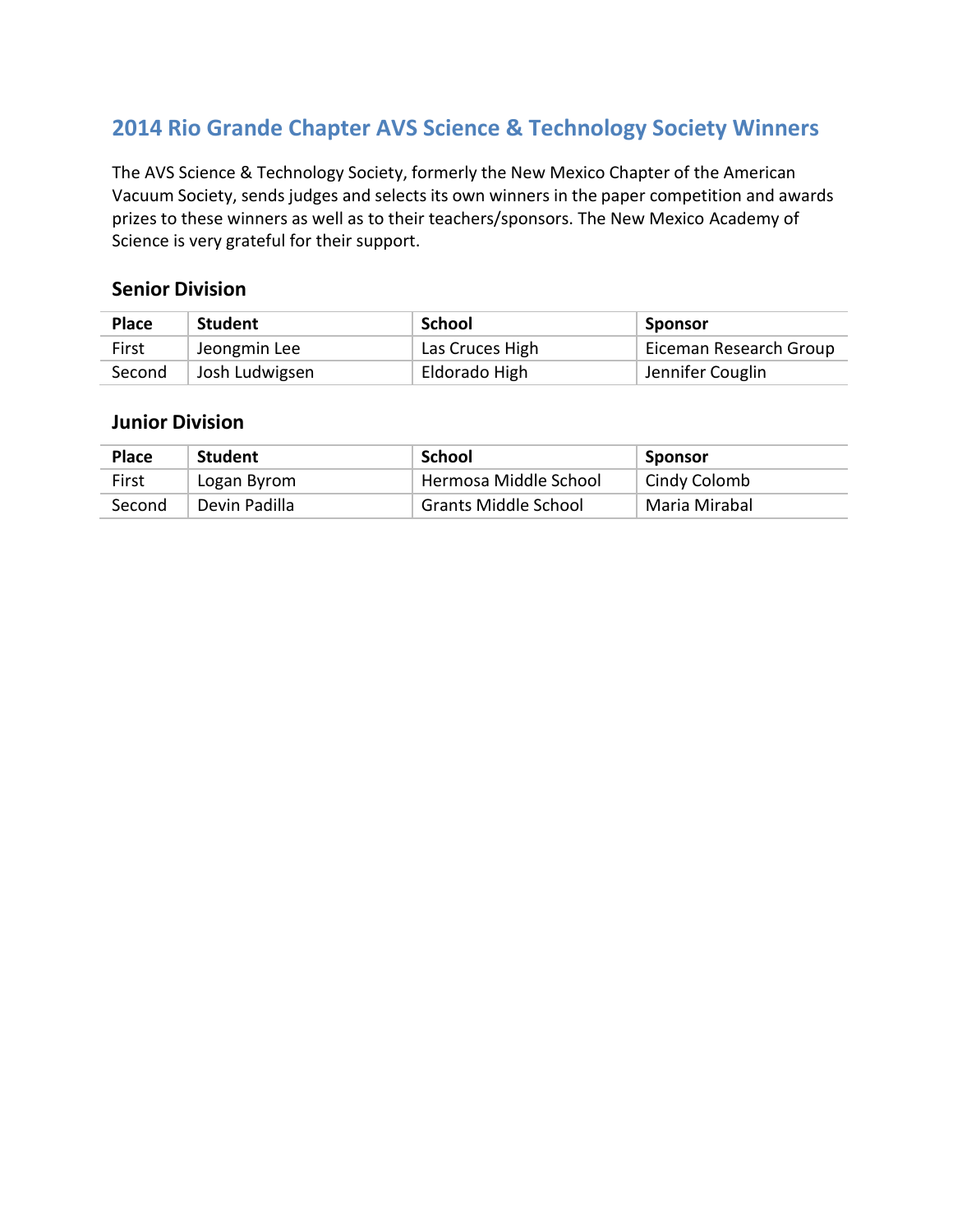Cash awards were provided by a grant from Sandia-Lockheed Martin.

#### **Senior Division**

**First Place: Amanda Mercer** *Tautochrone Time* Los Alamos High School, Los Alamos, NM

**Second Place: Holly Erickson** *An Advanced Biomimetic Hand Using Additive Manufacturing* Los Alamos High School, Los Alamos, NM

#### **Third Place: Elias Clark**

*Modeling the Removal of Hazardous Gases Using Lattice-Boltzmann Methods II* Cibola High School, Albuquerque, NM

#### **Honorable Mention: Vladislav Sevostianov**

*Self-diagnosing Smart Bolts to Save Your Life* Las Cruces High School, Las Cruces, NM

#### **Junior Division**

**First Place: Paul Rosenberg** *Harvesting Power from Computer Waste Heat* Albuquerque School of Excellence, Albuquerque, NM

**Second Place: Rusty Ludwigsen** *A Reliable Solar Heated Pet House Desert Willow Family School, Albuquerque, NM*

**Third Place: Ruby Selvage** *Gallium Reacts to the Fuel Crisis Los Alamos Middle School, Los Alamos, NM*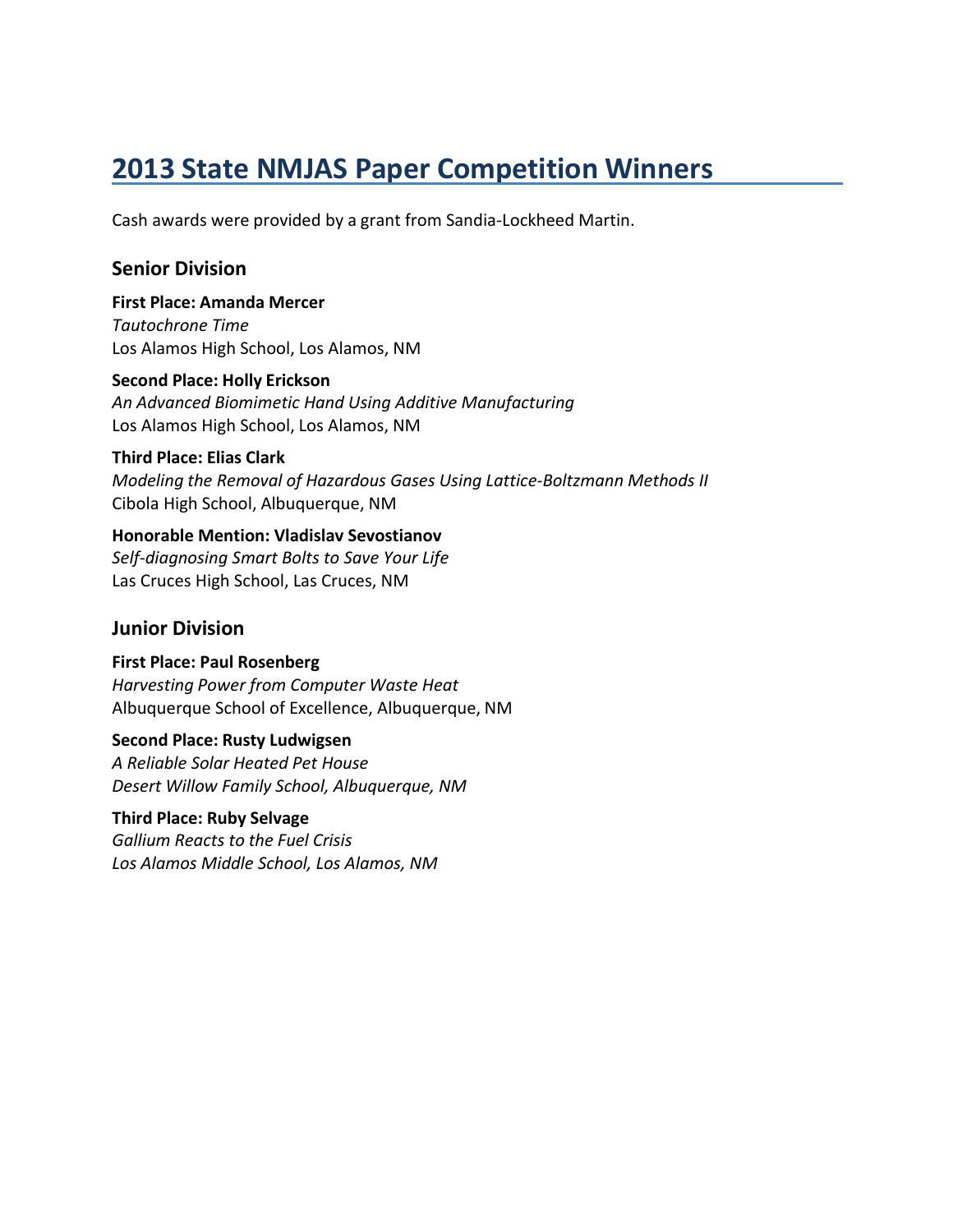The AVS Science & Technology Society, formerly the New Mexico Chapter of the American Vacuum Society, sends judges and selects its own winners in the paper competition and awards prizes to these winners as well as to their teachers/sponsors. The New Mexico Academy of Science is very grateful for their support.

#### **Senior Division**

| <b>Place</b> | <b>Student</b> | School                 | Sponsor        |
|--------------|----------------|------------------------|----------------|
| First        | Andrew Miller  | Miller Home School     | Kenneth Miller |
| Second       | Amanda Mercer  | Los Alamos High School | David Mercer   |

| <b>Place</b> | <b>Student</b> | School                     | Sponsor      |
|--------------|----------------|----------------------------|--------------|
| First        | Carmen Resnick | <b>Taos Charter School</b> | Susan Vernon |
| Second       | Ruby Selvage   | Los Alamos Middle School   | Eva Abeyta   |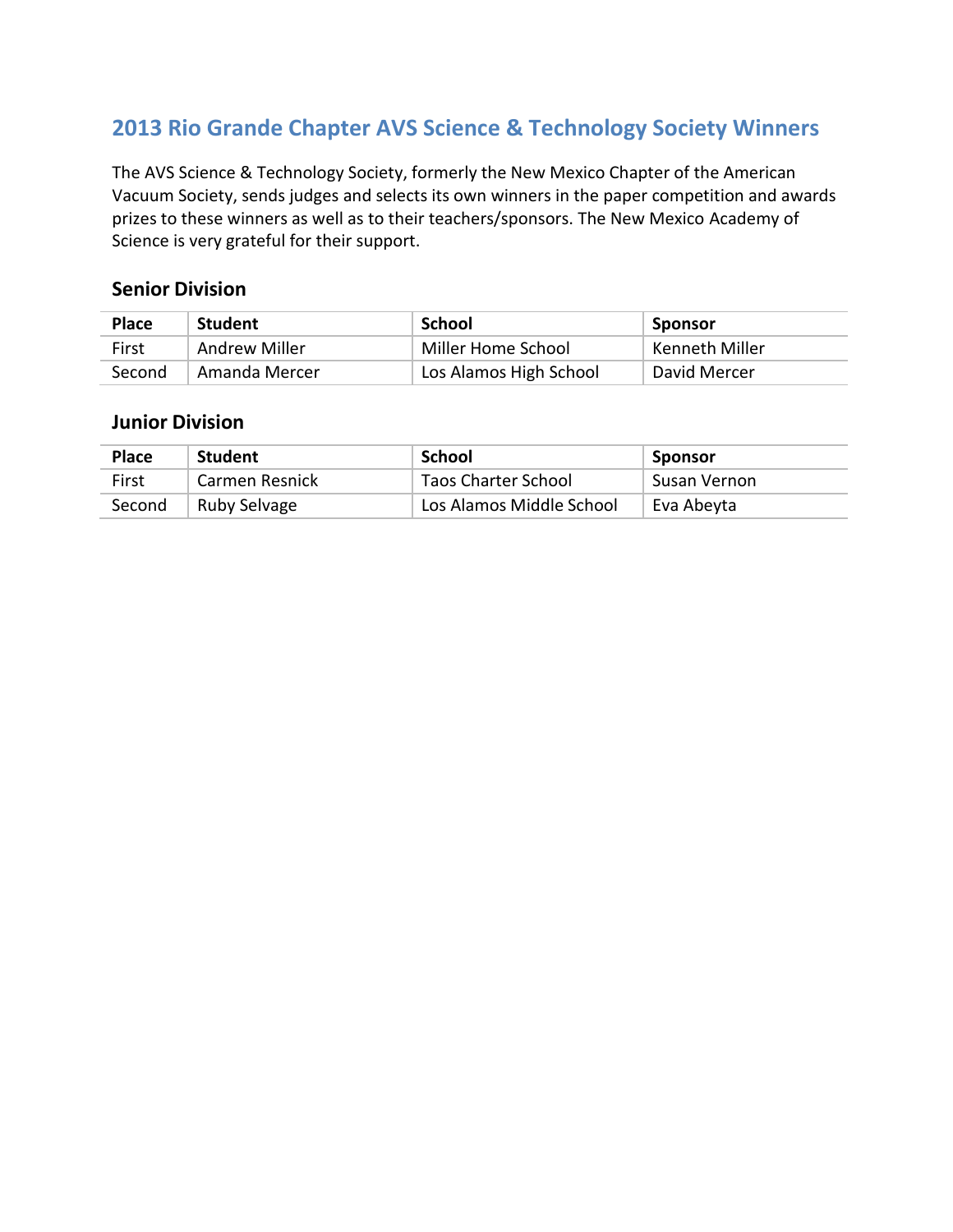Cash awards were provided by a grant from Sandia-Lockheed Martin.

#### **Senior Division**

#### **First Place: Nikita Bogdanov**

*Characterizing the Effects of Astroid Belt Perturbations on the Orbits of the Inner Planets* Albuquerque Academy, Albuquerque, NM

#### **Second Place: Serina Lee Pack**

*What Will Grow: Native Grass Research to Assist in Mining Reclamation* Cliff High School, Cliff, NM

#### **Third Place: Elias Clark**

*Modeling the Removal of Hazardous Gases From Buildings Using Lattice-Boltzmann Methods* Cibola High School, Albuquerque, NM

#### **Junior Division**

**First Place: Lydia Raymond** *How Vocal Fold Properties Influence Voice Pitch* Raymond Home School, Edgewood, NM

#### **Second Place: Megan Risner**

*Can Human Interaction Affect the Performance of Shelter Dogs on Mental and Behavioral Tests* Heights Middle School, Farmington, NM

**Honorable Mention: Edward Park** *Solar Energy Conversion* Sierra Middle School, Las Cruces, NM

**Honorable Mention: EliseAnne Koskelo** *Does Architecture Tamper with Temperature?* Los Alamos Middle School, Los Alamos, NM

**Honorable Mention: Ruby Selvage** *Rosemary Recall* Pinon Middle School, Los Alamos, NM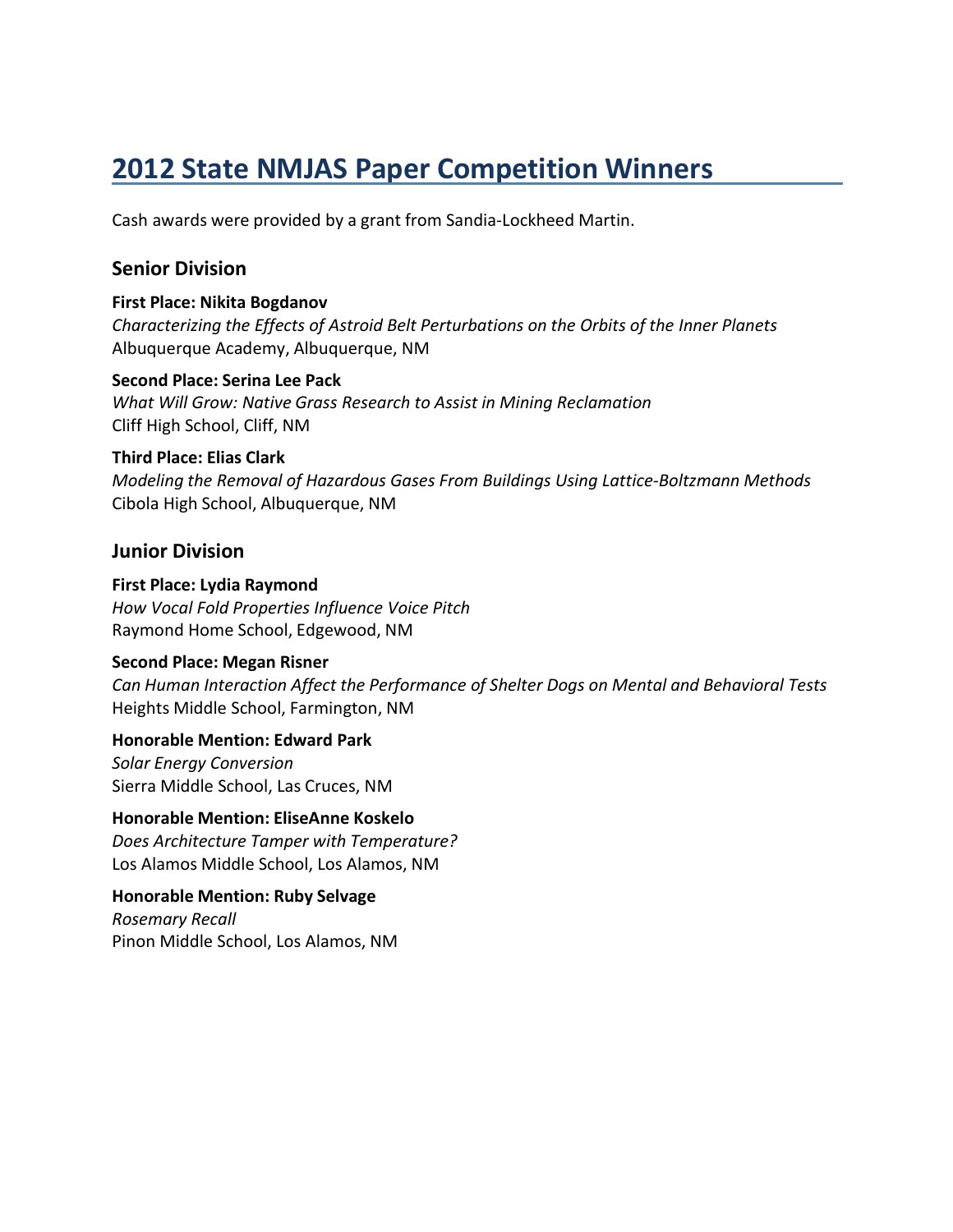The AVS Science & Technology Society, formerly the New Mexico Chapter of the American Vacuum Society, sends judges and selects its own winners in the paper competition and awards prizes to these winners as well as to their teachers/sponsors. The New Mexico Academy of Science is very grateful for their support.

#### **Senior Division**

| <b>Place</b> | <b>Student</b>  | School              | Sponsor     |
|--------------|-----------------|---------------------|-------------|
| First        | Nikita Bogdanov | Albuguerque Academy | Jim Mims    |
| Second       | Serina Lee Pack | Cliff High School   | Mrs. Skaggs |

| <b>Place</b> | <b>Student</b>   | School                         | Sponsor            |
|--------------|------------------|--------------------------------|--------------------|
| First        | Megan Risner     | Heights Middle School          | Kellee Brandenburg |
| Second       | Ruby Ann Selvage | <b>Pinon Elementary School</b> | Ryan Ross          |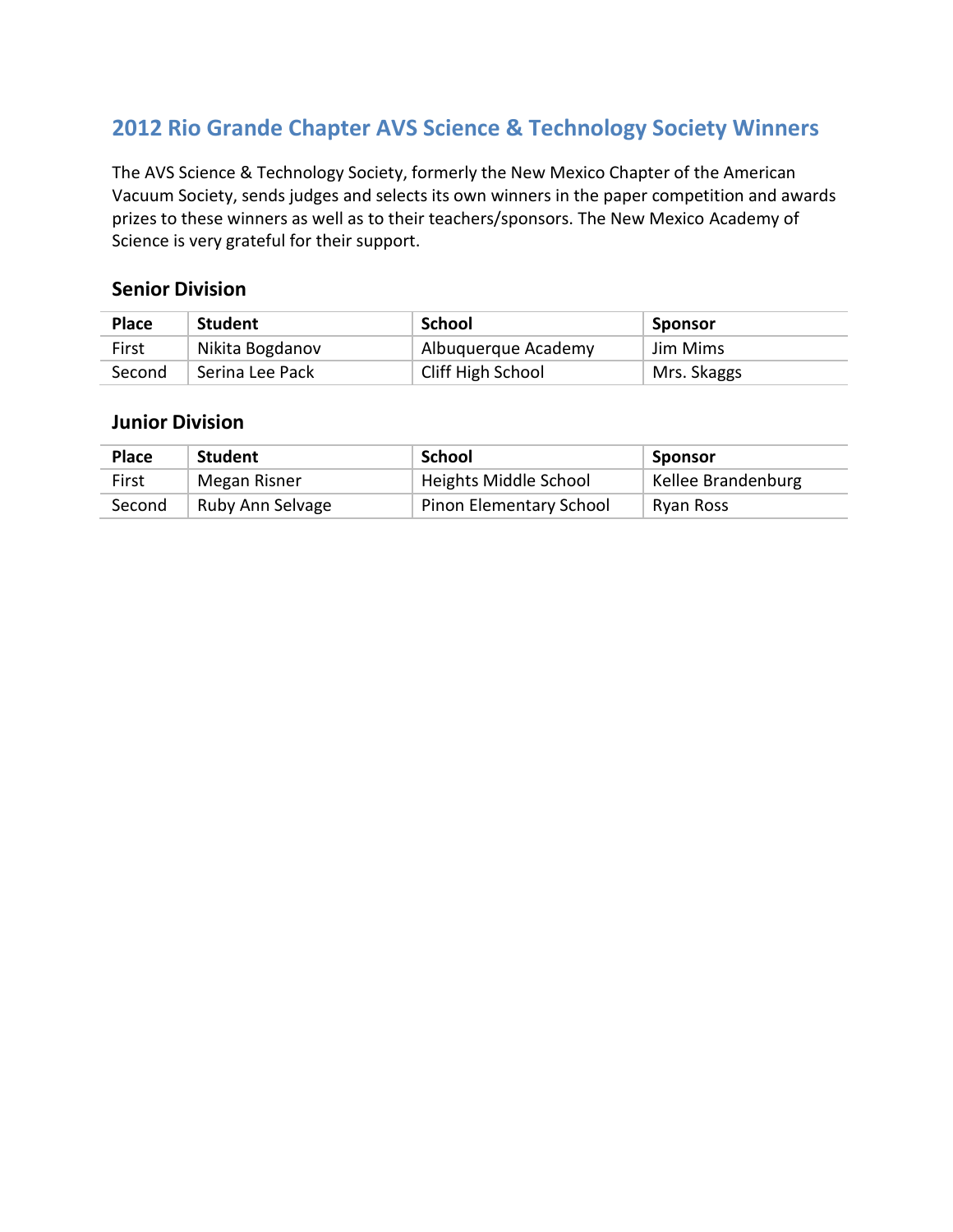Cash awards were provided by a grant from Sandia-Lockheed Martin.

#### **Senior Division**

#### **First Place: Fiona McCrossin**

*Innovation and Imitation: learning processes used by a juvenile siamang* Las Cruces High School, Las Cruces, NM

**Second Place: Jordan Grainger** *Fighting Bac!! Phase IV* Rio Rancho High School, Rio Rancho, NM

**Third Place: Elias Clark** *The Effect of Elemental Abundances on Stellar Evolution* Cibola High School, Albuquerque, NM

**Honorable Mention: Laura Lane** *Monitoring the Disturbance of Soil Microsystems in Dormant Topsoil* Aztec High School, Aztec, NM

#### **Junior Division**

#### **First Place: Jessie Linder**

*Are You Stronger than an Icosahedron* Roosevelt Middle School School, Tijeras, NM

#### **Second Place: Vlad Sevostianov**

*Changes in Bone Strength Due to Decalcination* Sierra Middle School, Las Cruces, NM

#### **Third Place: Megan Risner**

*Can You Teach an Old Dog New Tricks?* Heights Middle School, Farmington, NM

#### **Honorable Mention: Chloe Keilers**

*Factors Affecting Aerodyanamic Drag on a Sphere* Los Alamos Middle School, Los Alamos, NM

#### **Honorable Mention: Jon Goodart**

*Which Sunscreen Has Supier UV Protection?* Los Alamitos Middle School, Grants, NM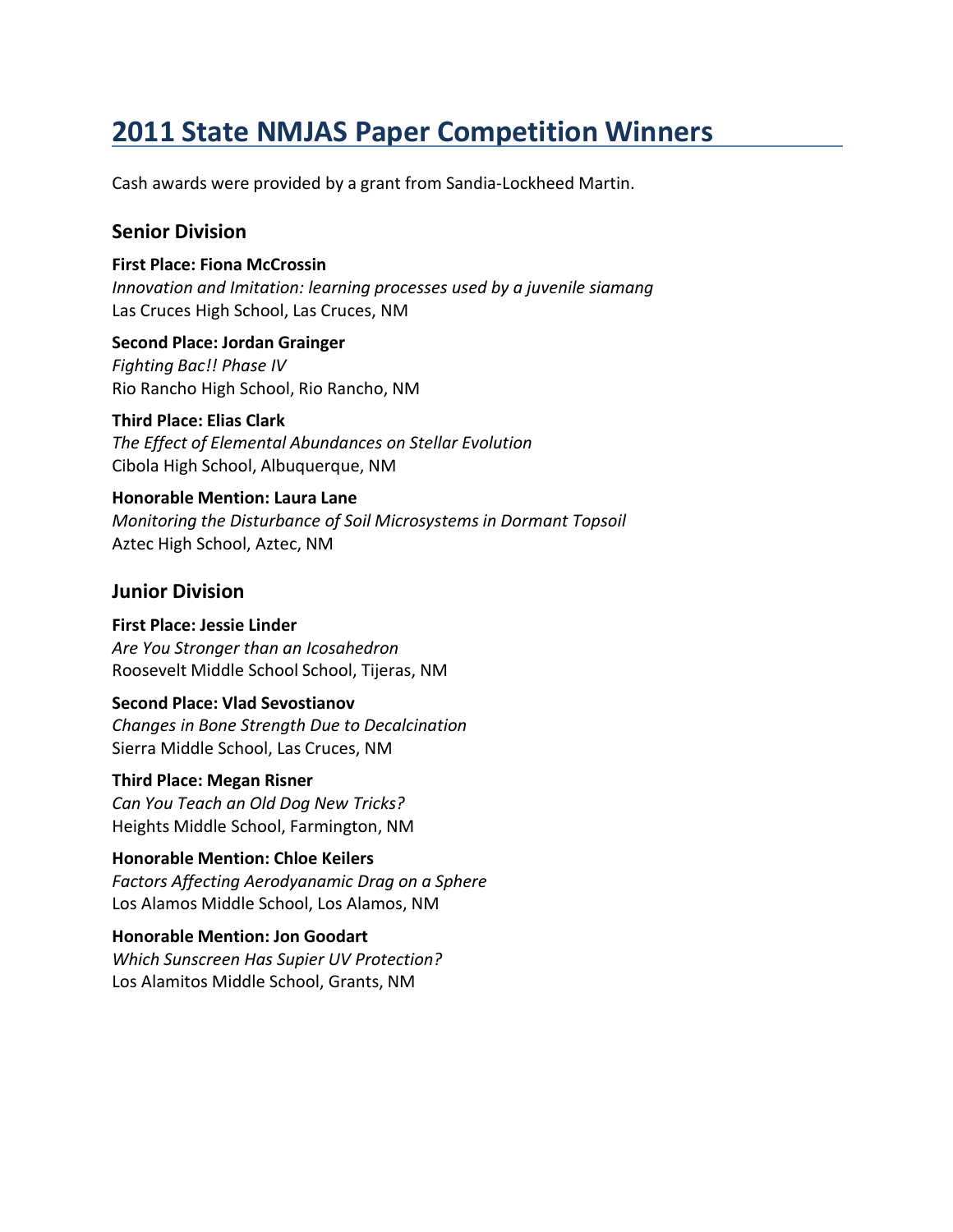The AVS Science & Technology Society, formerly the New Mexico Chapter of the American Vacuum Society, sends judges and selects its own winners in the paper competition and awards prizes to these winners as well as to their teachers/sponsors. The New Mexico Academy of Science is very grateful for their support.

#### **Senior Division**

| <b>Place</b> | <b>Student</b>  | School                 | Sponsor           |
|--------------|-----------------|------------------------|-------------------|
| First        | Hellen Chiou    | Carlsbad High School   | Deborah Haggerton |
| Second       | Jordan Grainger | Rio Rancho High School | <b>Bob Keeney</b> |

| <b>Place</b> | <b>Student</b> | School                     | Sponsor        |
|--------------|----------------|----------------------------|----------------|
| First        | Jon T. Goodart | Los Alamitos Middle School | Dan Cunningham |
| Second       | Jessie Linder  | Roosevelt Middle School    | Janine Sears   |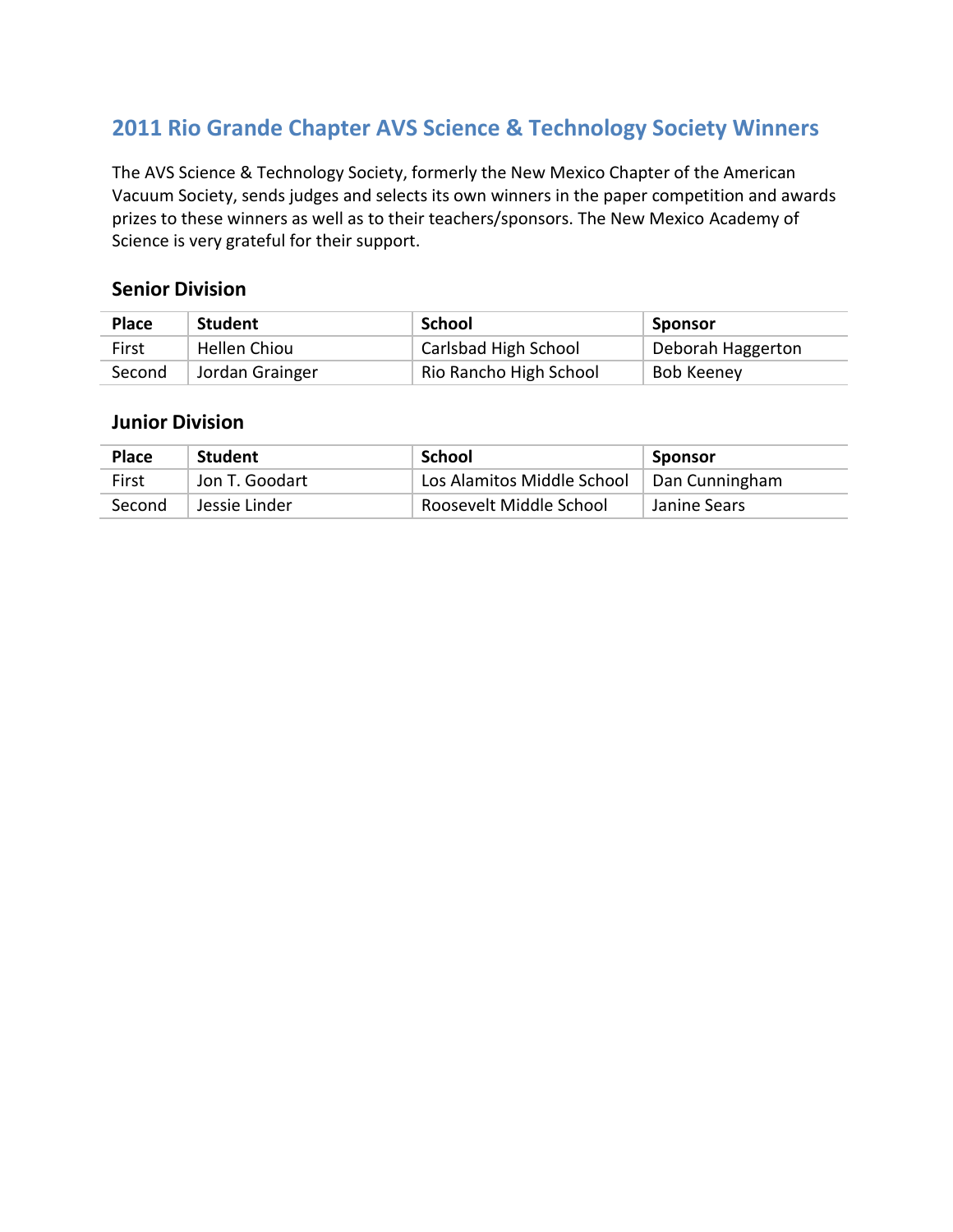Cash awards were provided by a grant from Sandia-Lockheed Martin.

#### **Senior Division**

**First Place: Laura Lane** *Formulating Trends of Nematode Distribution* Aztec High School, Aztec, NM

**Second Place: Paulina Majewska** *Wetting of Materials Surface* Los Alamos High School, Los Alamos, NM

#### **Third Place: Hellen Chiou**

*The Effect of Sunlight on Preservation of Vitamin B<sup>2</sup>* Carlsbad High School, Carlsbad, NM

**Honorable Mention: Natasha Hite** *Bioremediation off Landfill Leachate Water Using Populars and Cattails in Wetlands* Grants High School, Grants, NM

#### **Junior Division**

**First Place: Jeongmin Lee** *Rotation of Light* Sierra Middle School, Las Cruces, NM

#### **Second Place: Daniel Ahrens**

*Does a Change in Light Cycle Bug Insects?* Los Alamos Middle School, Los Alamos, NM

**Third Place: Ryan Howard** *Water Rockets* St. Mary's Middle School, Albuquerque, NM

**Honorable Mention: Vladislav Sevostianov** *The Electrical Conductivity of Bones* Sierra Middle School Las Cruces, NM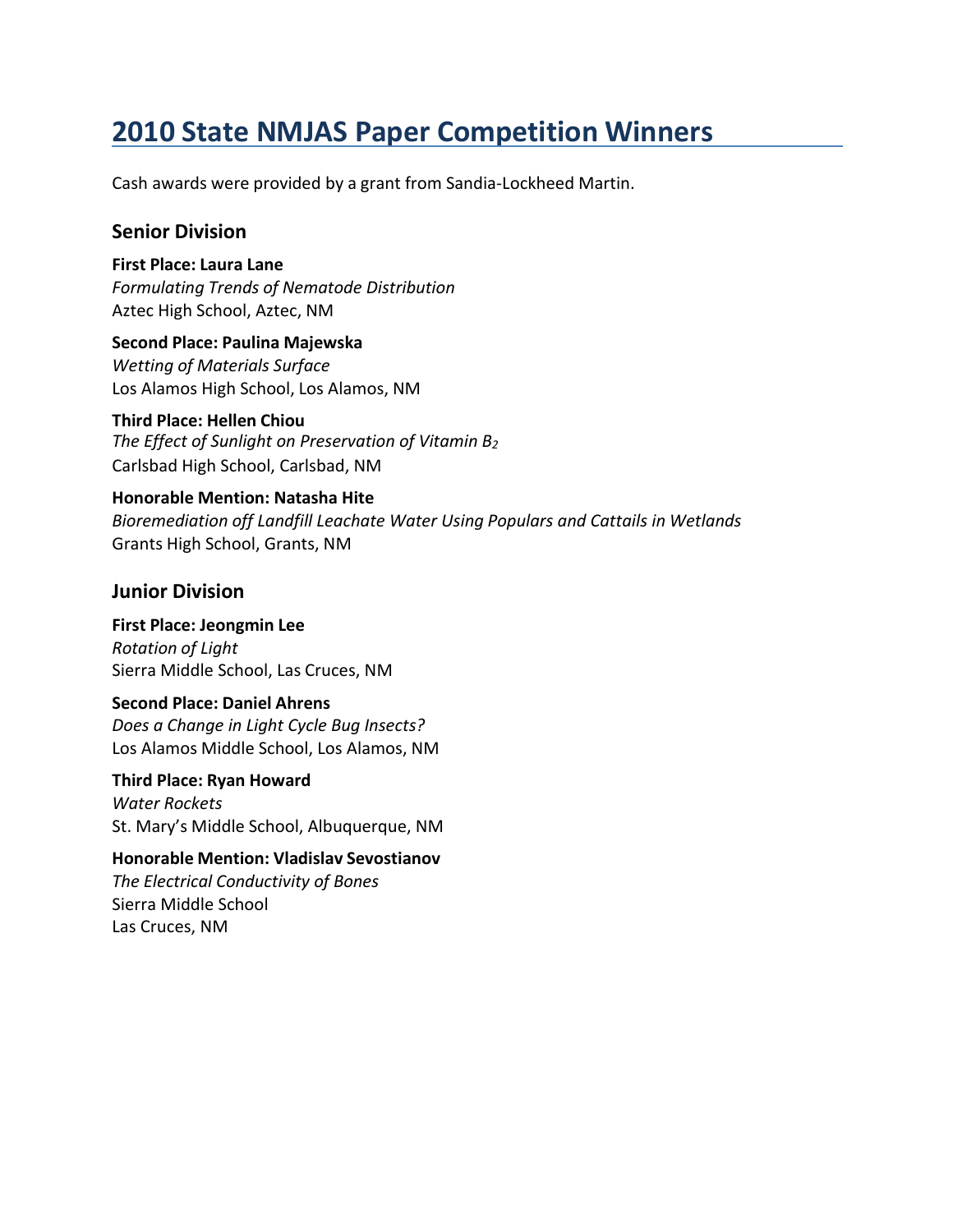The AVS Science & Technology Society, formerly the New Mexico Chapter of the American Vacuum Society, sends judges and selects its own winners in the paper competition and awards prizes to these winners as well as to their teachers/sponsors. The New Mexico Academy of Science is very grateful for their support.

#### **Senior Division**

| <b>Place</b> | <b>Student</b> | School                    | Sponsor          |
|--------------|----------------|---------------------------|------------------|
| First        | Laura B. Lane  | Aztec High School         | Michael Lane     |
| Second       | Natasha Hite   | <b>Grants High School</b> | Shelby Alexander |

| <b>Place</b> | <b>Student</b> | School                   | Sponsor        |
|--------------|----------------|--------------------------|----------------|
| First        | Ryan Howard    | St. Mary's Middle School | Carol Johansen |
| Second       | Jeongmin Lee   | Sierra Middle School     | Melly Locke    |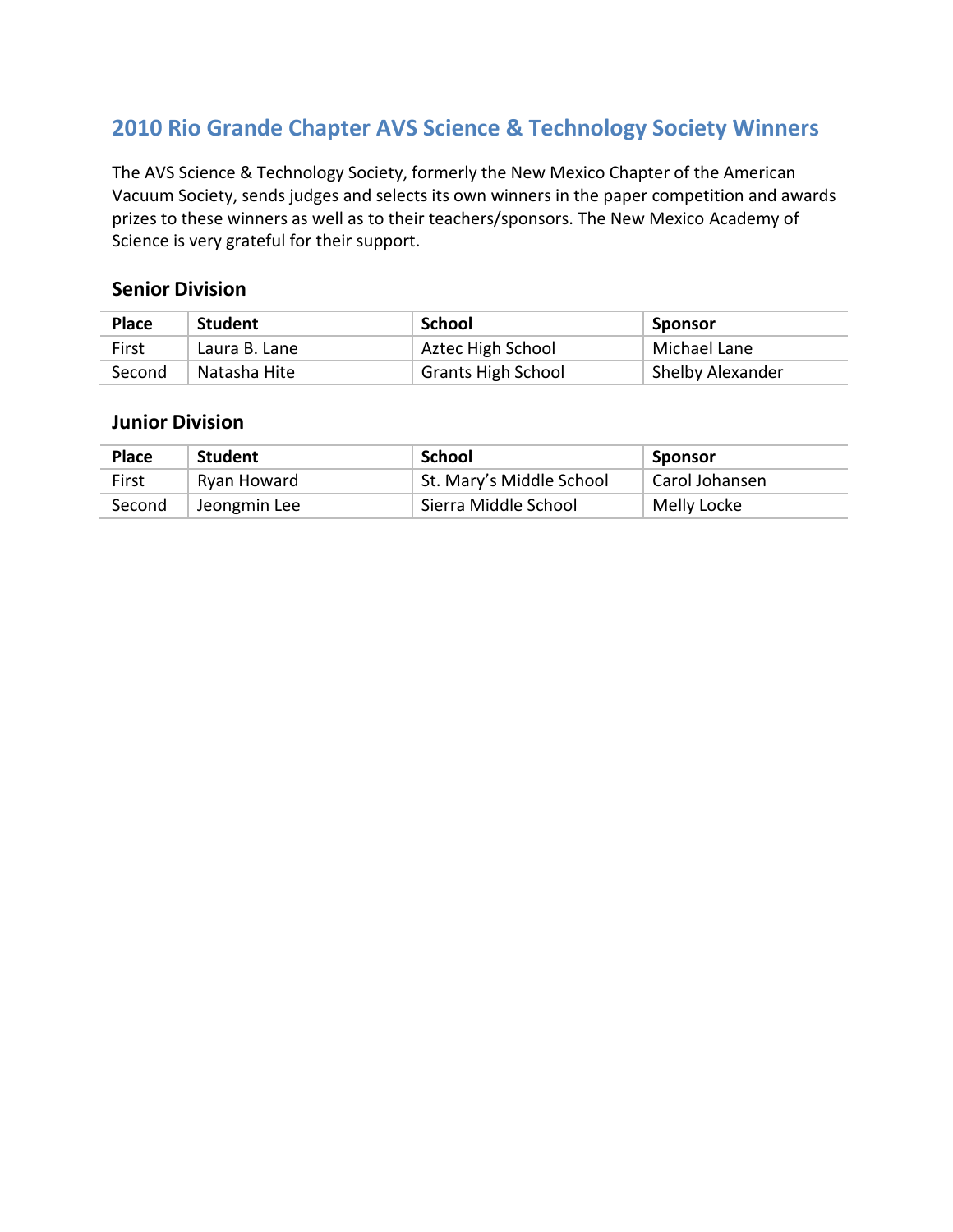Cash awards were provided by a grant from Sandia-Lockheed Martin.

#### **Senior Division**

#### **First Place: Ryan Erickson**

*Shake, Rattle and Roll: A Three Axis Sensor Based on Diamagnetics* Los Alamos High School, Los Alamos, NM

#### **Second Place: Adam Akkad**

*Display of Specific and Random Peptides on virus-like Particles of MS2 Bacteriophage for Material Science and Biomedical Applications* Albuquerque Academy, Albuquerque, NM

#### **Third Place: James Clark**

*Utilizing Small Diameter Wells with Pump Technology* Mayfield High School, Los Cruces, NM

#### **Junior Division**

**First Place: Holly Erickson** *Case in Pointe* Los Alamos Middle School, Los Alamos, NM

### **Second Place: Christian Fitzgerald**

*Just Wing It* Fitzgerald Homeschool, Albuquerque, NM

#### **Third Place: Taylor Roach**

*Multitasking Madness: The effect of multitasking on productivity and performance* Annunciation Middle School, Albuquerque, NM

#### **Honorable Mention: Philip Lane** *Weather or Not: Myth Busting*

Koogler Middle School, Aztec, NM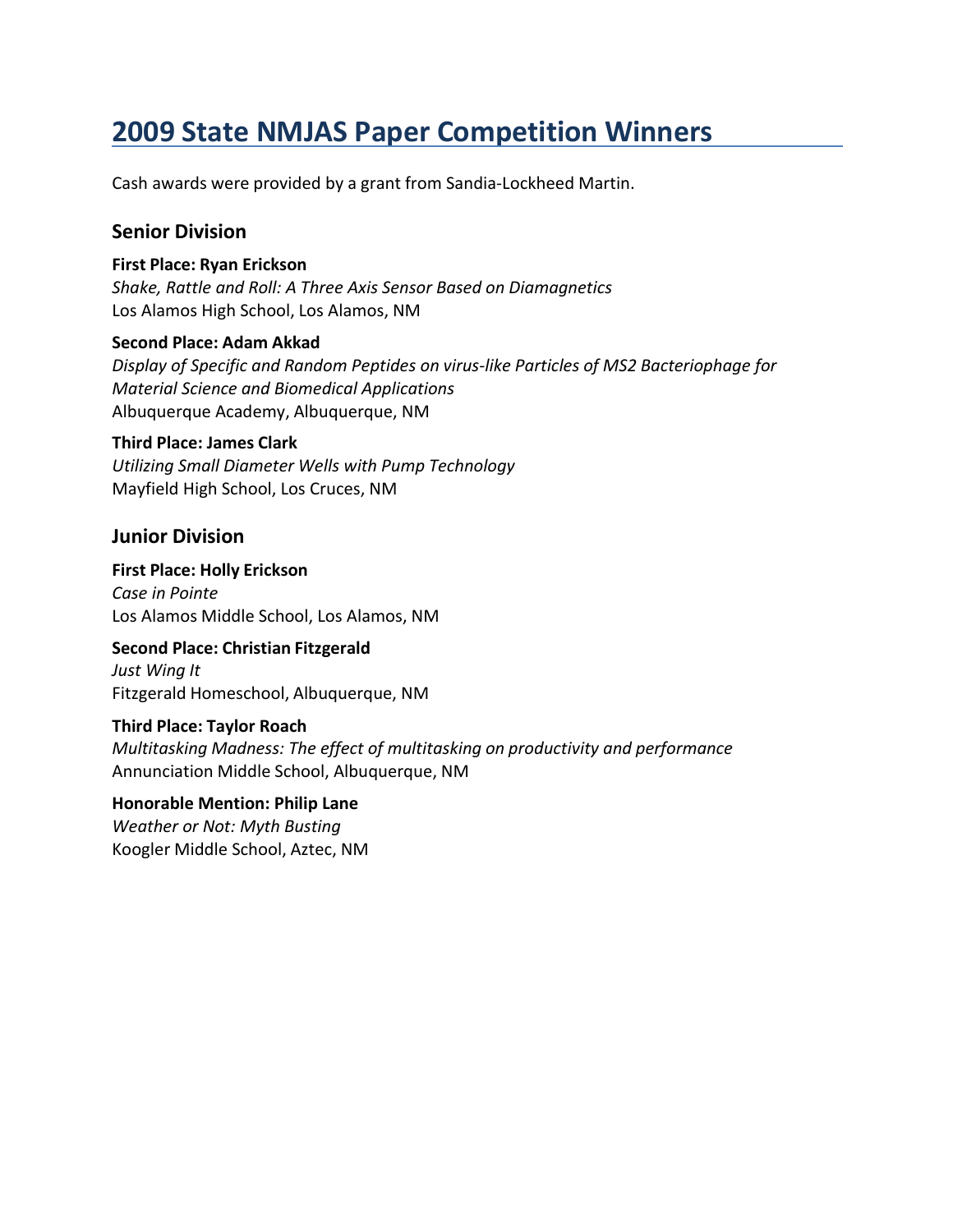The AVS Science & Technology Society, formerly the New Mexico Chapter of the American Vacuum Society, sends judges and selects its own winners in the paper competition and awards prizes to these winners as well as to their teachers/sponsors. The New Mexico Academy of Science is very grateful for their support.

#### **Senior Division**

| <b>Place</b> | <b>Student</b> | School               | Sponsor      |
|--------------|----------------|----------------------|--------------|
| First        | Adam Akkad     | Albuguerque Academy  | Kevin Fowler |
| Second       | James Clark    | Mayfield High School | John Clark   |

| <b>Place</b> | <b>Student</b>     | School                                 | Sponsor      |
|--------------|--------------------|----------------------------------------|--------------|
| First        | Taylor Roach       | Annunciation Middle School   Mrs. Ruiz |              |
| Second       | <b>Philip Lane</b> | Koogler Middle School                  | Michael Lane |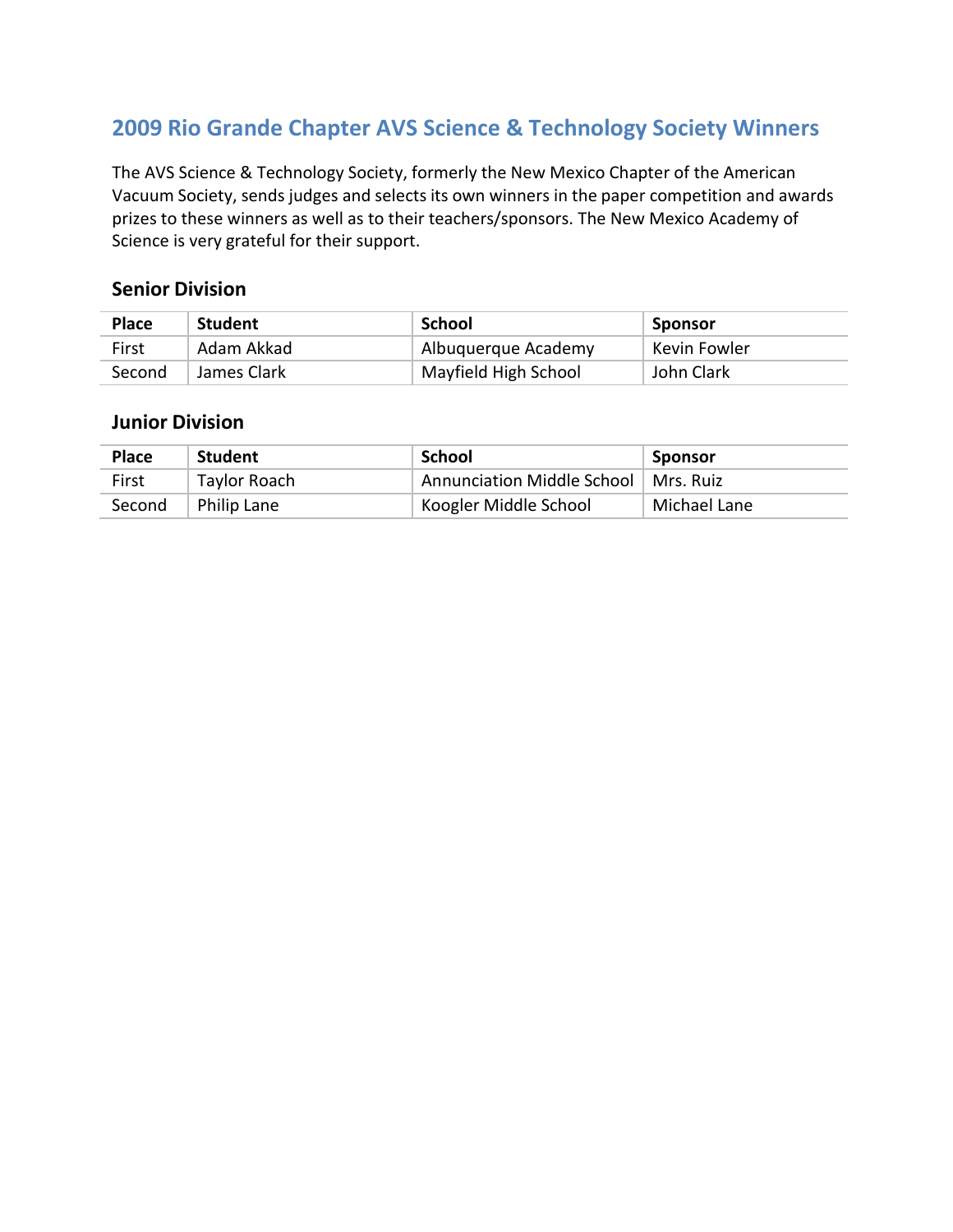Cash awards were provided by a grant from Sandia-Lockheed Martin.

#### **Senior Division**

**First Place: Megan D. Johnson** *How We Think, Who We Are: How We Learn* Rio Rancho High School, Rio Rancho, NM

**Second Place: Rebecca Alexander** *The Journey to Identify Antibiotic Compounds in New Mexico Lichens* Grants High School, Grants, NM

#### **Third Place: Terryl Bell**

*Sulfur Spring: An Analysis of Microbiol Life and the Effects of Water Chemistry and Microenvironment in a Karst Spring* Carlsbad High School, Carlsbad, NM

#### **Junior Division**

**First Place: Phillip Lane** *Ants Harvest Crackers* Kroogler Middle School, Aztec, NM

**Second Place: Christian Fitzgerald** *Diamagnetism in Fruits* Fitzgerald Homeschool, Albuquerque, NM

#### **Honorable Mention: Daniel Ahrens**

*Space Weathering to Blame for Earth Weathering* Aspen Elementary School, Los Alamos, NM

#### **Honorable Mention**

Fiona McCrossin *Reactions in Guinea Pigs Correlating to Sounds* Sierra Middle Schoo;, Las Cruces, NM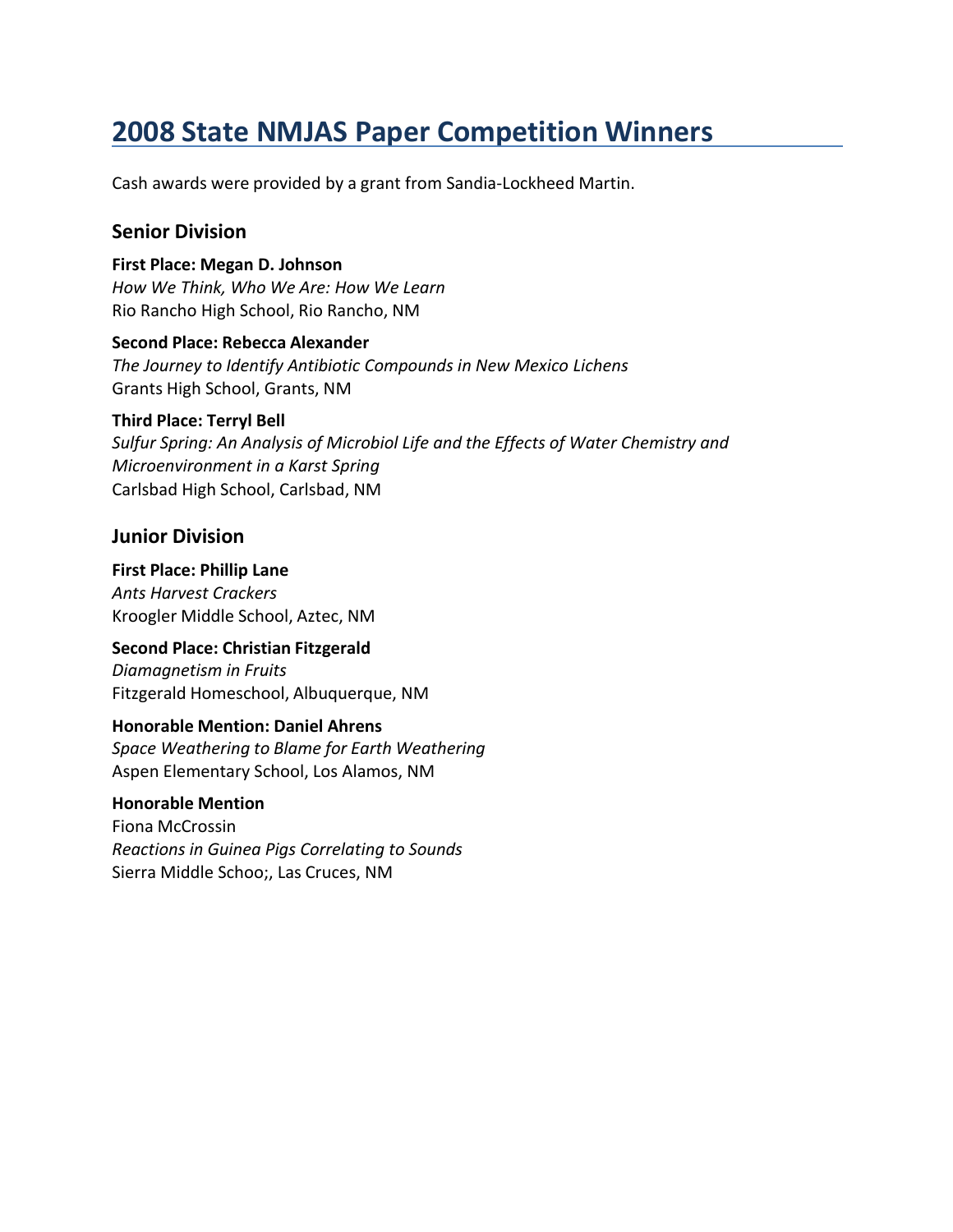The AVS Science & Technology Society, formerly the New Mexico Chapter of the American Vacuum Society, sends judges and selects its own winners in the paper competition and awards prizes to these winners as well as to their teachers/sponsors. The New Mexico Academy of Science is very grateful for their support.

#### **Senior Division**

| <b>Place</b> | <b>Student</b>    | School                    | Sponsor        |
|--------------|-------------------|---------------------------|----------------|
| First        | Megan Johnson     | Rio Rancho High School    | Rob Leeney     |
| Second       | Rebecca Alexander | <b>Grants High School</b> | Mary Savacheck |

| <b>Place</b> | <b>Student</b>       | School                      | <b>Sponsor</b>    |
|--------------|----------------------|-----------------------------|-------------------|
| First        | Gabriel Joachim      | <b>Taylor Middle School</b> | Dr. Lorna Joachim |
| Second       | Christian Fitzgerald | Fitzgerald Homeschool       | Alisha Fitzgerald |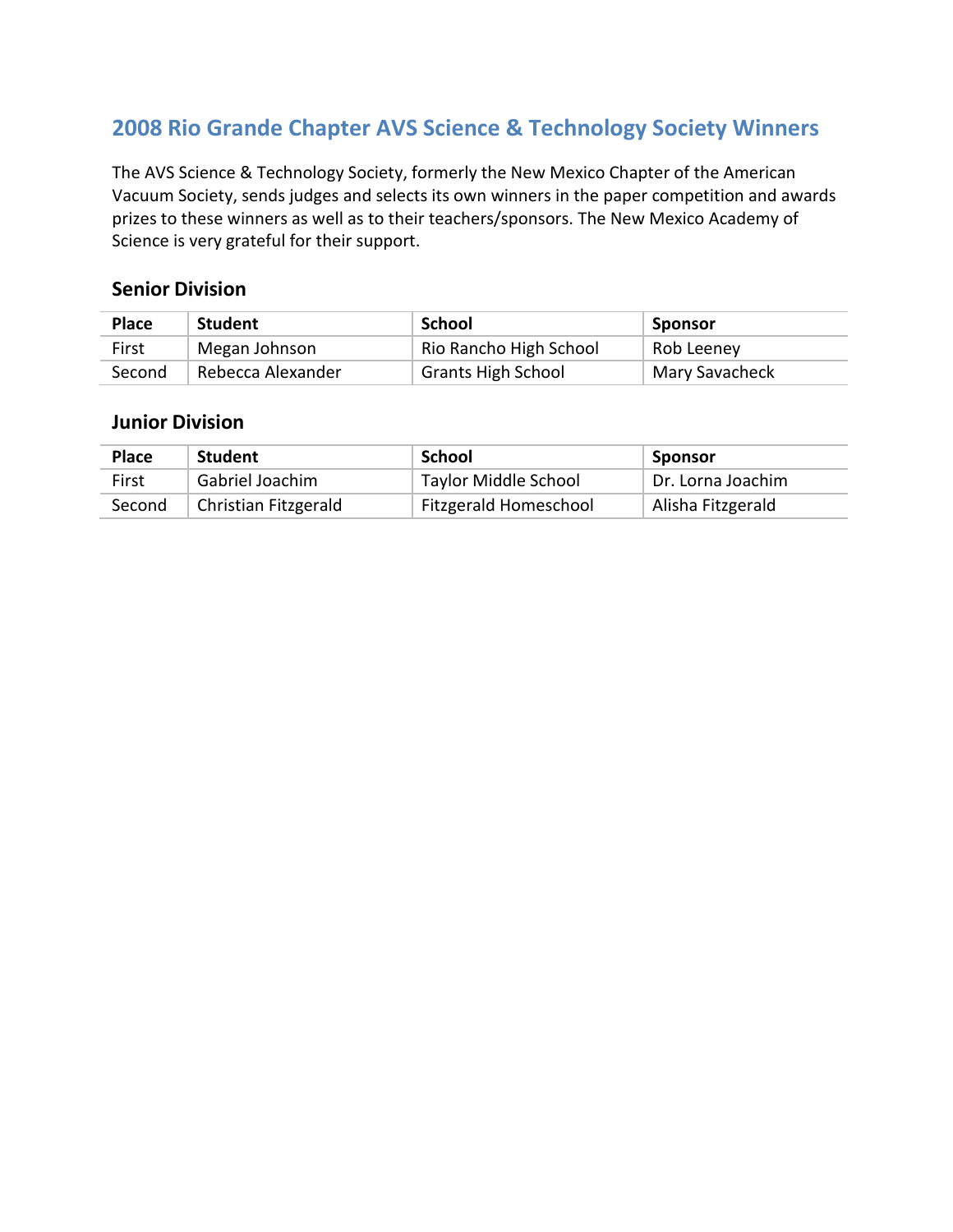Cash awards were provided by a grant from Sandia-Lockheed Martin.

#### **Senior Division**

#### **First Place: Shandiin Copeland**

*Stream Channel Dyanimics in Largo Canyon, 1882-2005, Northwest New Mexico* Kirkland Central High School, Kirkland, NM

#### **Second Place: Keely Goodgame**

*An Economical, Portable, Pocket-Sized Arsenic Filtering device* San Jon High School, San Jon, NM

#### **Third Place: Susannah L. Clary**

*The Determination of Gender in Pacific and Atlantic Salmon for Improved Management of Threatened and Endangered Stocks* Los Lunas High School, Los Lunas, NM

#### **Junior Division**

### **First Place: Devin Roach**

*Damage Control-Use of Computer Imaging to Improve Health Monitoring* Our Lady of the Annunciation School, Albuquerque, NM

#### **Second Place: Joeshibin Victor Joseph**

*Various Fire Retardants vs Fabric Material* St Bonaventure Middle School, Thoreau, NM

#### **Third Place: Gabriel Joachim**

*A Comparison of Two Different Dendrobates Species in La Suerte, Costa Rica* Taylor Middle School, Corrales, NM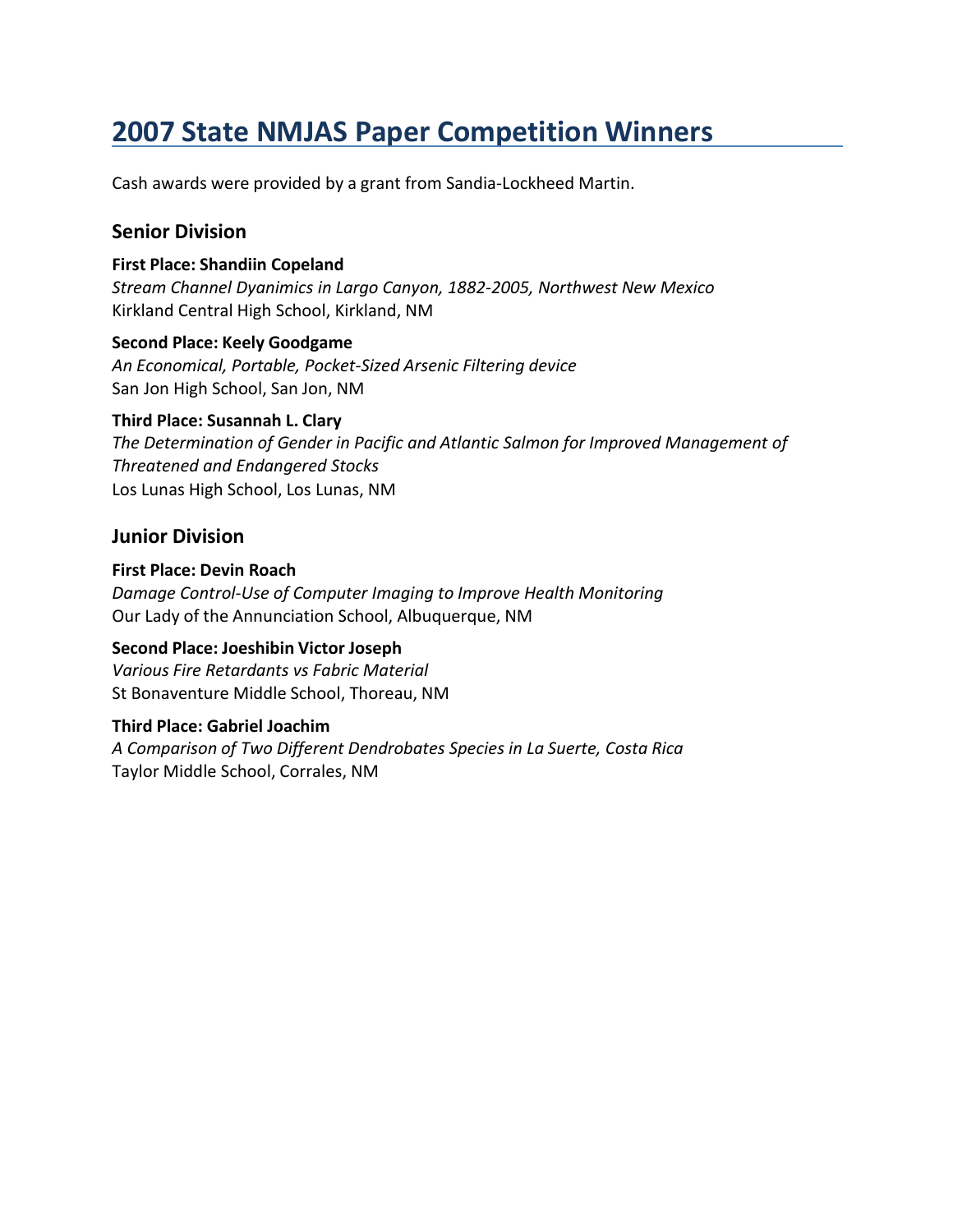The AVS Science & Technology Society, formerly the New Mexico Chapter of the American Vacuum Society, sends judges and selects its own winners in the paper competition and awards prizes to these winners as well as to their teachers/sponsors. The New Mexico Academy of Science is very grateful for their support.

#### **Senior Division**

| <b>Place</b> | <b>Student</b>    | School                       | Sponsor             |
|--------------|-------------------|------------------------------|---------------------|
| First        | Shandiin Copeland | Kirkland Central High School | Cassandra Siegersma |
| Second       | Kateri Bowe       | San Jon High School          | Steve Goodgame      |

| <b>Place</b> | Student             | School                              | Sponsor            |
|--------------|---------------------|-------------------------------------|--------------------|
| First        | Devin Roach         | Our Lady of the Annunciation School | Debra Allen        |
| Second       | <b>Ashlyn Myers</b> | San Jon Middle School               | Creighton Edington |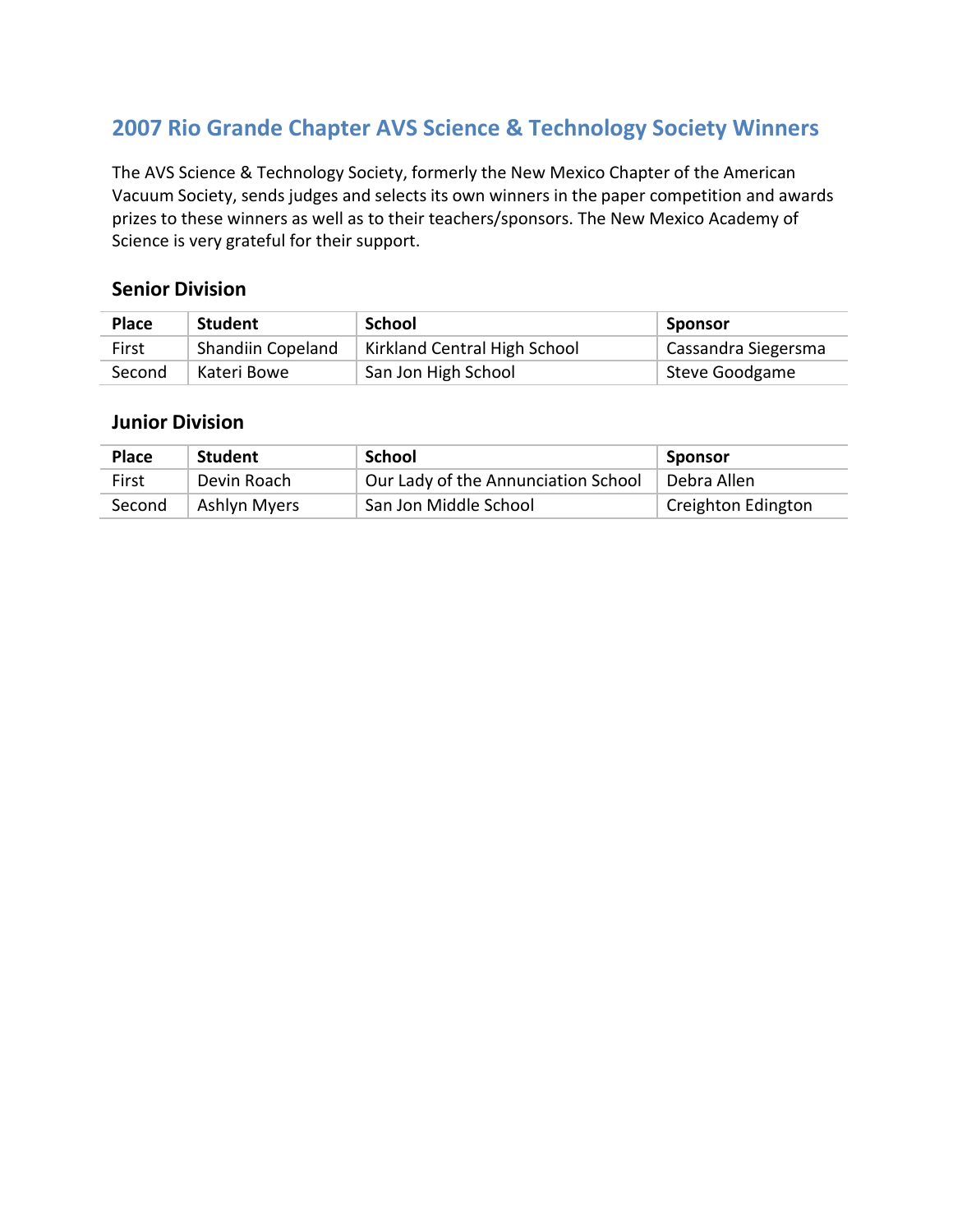Cash awards were provided by a grant from Sandia-Lockheed Martin.

#### **Senior Division**

#### **First Place: Anna Trugman**

*Environmental Engineering of Pogonomyrex Harvester Ant Mounds* Los Alamos High School, Los Alamos, NM

#### **Second Place: Samantha Stutz**

*Post-Fire Hydrology* Los Alamos High School, Los Alamos, NM

#### **Third Place: Bennet Grill**

*Limitations of Cottrell's Equation: Plotting Electrochemical Coefficients of Potassium Ferricyanide and Potassium Ferrocyanide as Functions of Temperature and Concentration* Rio Rancho High School, Rio Rancho, NM

#### **Junior Division**

#### **First Place: Emily TenCate** *Achoo! Modeling the Spread of the Flu* Los Alamos Middle School, Los Alamos, NM

#### **Second Place: Ryan Erickson**

*Voracious Vortices* Los Alamos Middle School, Los Alamos, NM

#### **Third Place: Laura Lane**

*Grey Water Backwash: Filtering Household Waste Water for Everyday Use* Koogler Middle School, Aztec, NM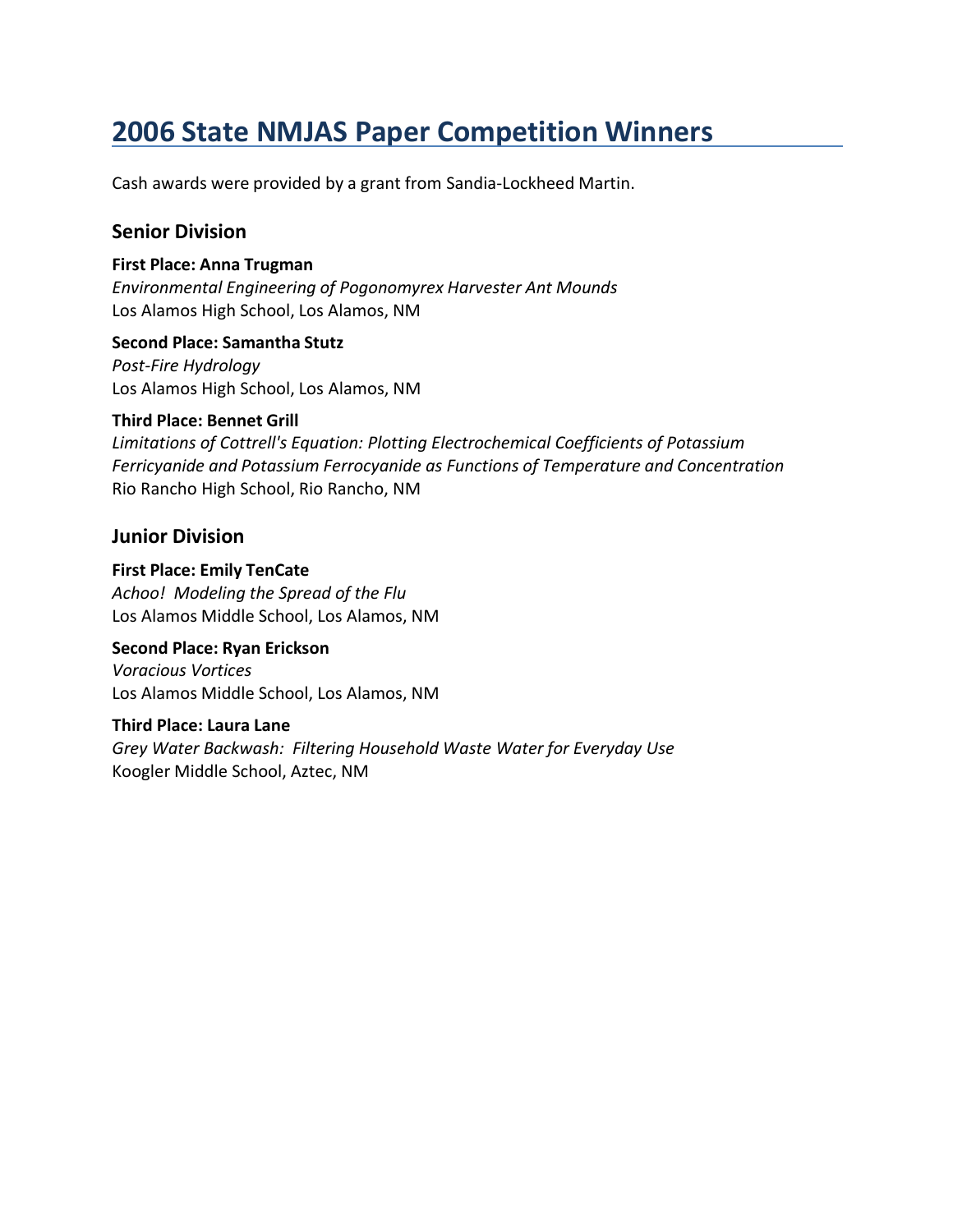The AVS Science & Technology Society, formerly the New Mexico Chapter of the American Vacuum Society, sends judges and selects its own winners in the paper competition and awards prizes to these winners as well as to their teachers/sponsors. The New Mexico Academy of Science is very grateful for their support.

#### **Senior Division**

| <b>Place</b> | <b>Student</b> | School                    | Sponsor          |
|--------------|----------------|---------------------------|------------------|
| First        | Kendra Valdez  | <b>Grants High School</b> | Shelby Alexander |
| Second       | Isaac Ketcham  | Farmington High School    | Donna Schmidt    |

| <b>Place</b> | <b>Student</b> | School                   | Sponsor           |
|--------------|----------------|--------------------------|-------------------|
| First        | Ryan Erickson  | Los Alamos Middle School | Barbara Jo Mullis |
| Second       | Alex Caldwell  | Our Lady of Fatima       | Kathy Arnold      |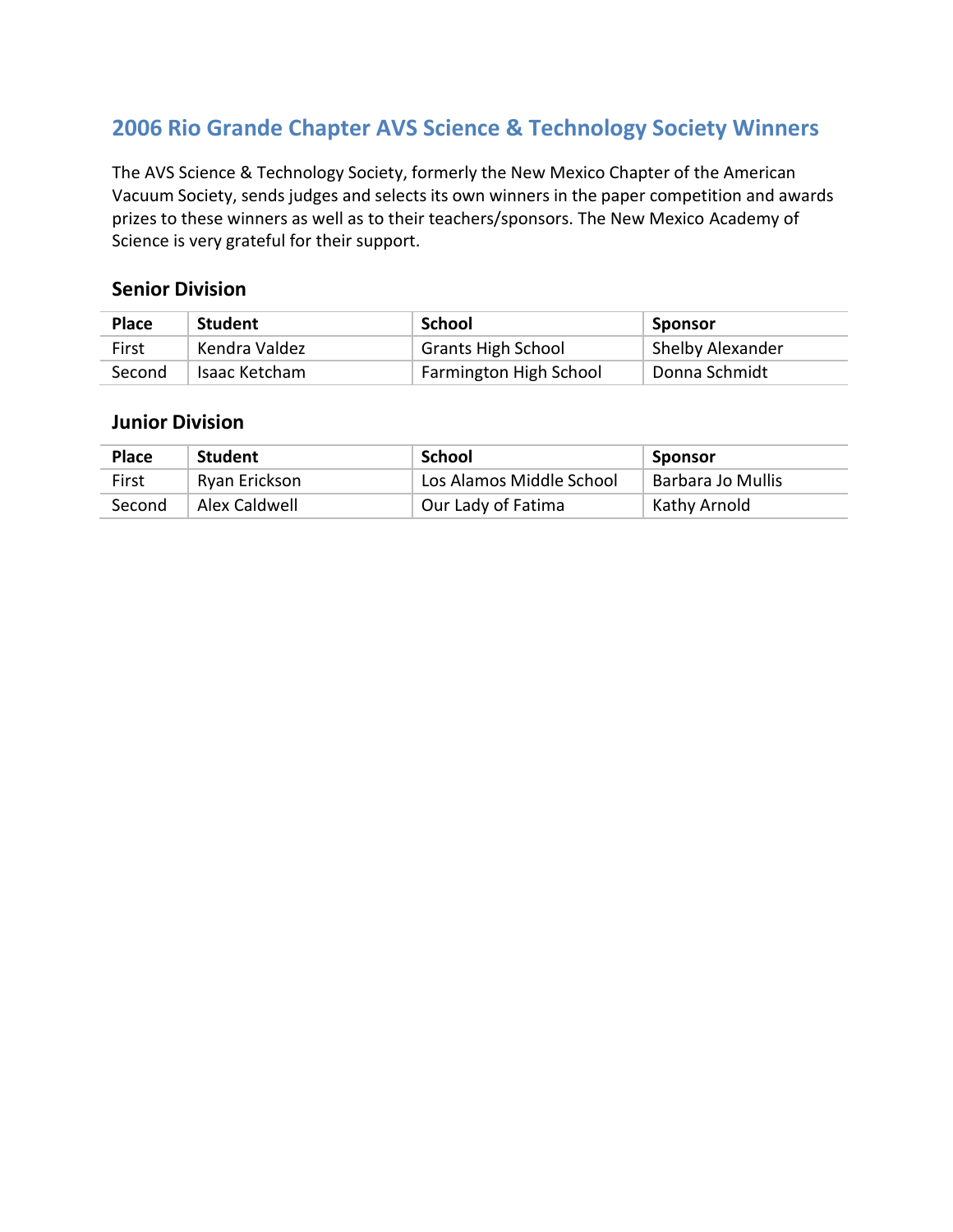Cash awards were provided by a grant from Intel Foundation.

#### **Senior Division**

#### **First Place: Keely Goodgame**

*The Effect of 670 nm LED Photobiomodulation on the Growth of Mitochondrial Mutant Saccharomyces Cerevisiae* San Jon High School, San Jon, NM

**Second Place: Robert Cordwell** *Some Results of Inclusive and Exclusive Partitions of Complete Graphs* Manzano High School, Albuquerque, NM

#### **Third Place: Kevin Claytor**

*Acoustic and Ultrasonic Resonances Induced by Laser Irradiation* Los Alamos School, Los Alamos, NM

#### **Honorable Mention: Ahmad Manshad**

*Braille Accessible Learning System* Las Cruces High School, Las Cruces, NM

#### **Junior Division**

**First Place: Emily TenCate** *SIM Desert-Coyotes and Rabbits: The Predator Prey Problem* Pinon Elementary School, Los Alamos, NM

#### **Second Place: Marietta Young**

*Mother Earth's Brew: Ethanol as an Alternate Fuel* Hermosa Middle School, Farmington, NM

**Third Place: Ashley Phillips** *Itsy Bitsy Spider* Hermosa Middle School, Farmington, NM

**Honorable Mention: Nathaniel Pfeifer** *Simple Solar Spectrometer* Pfeifer Home School, Los Lunas, NM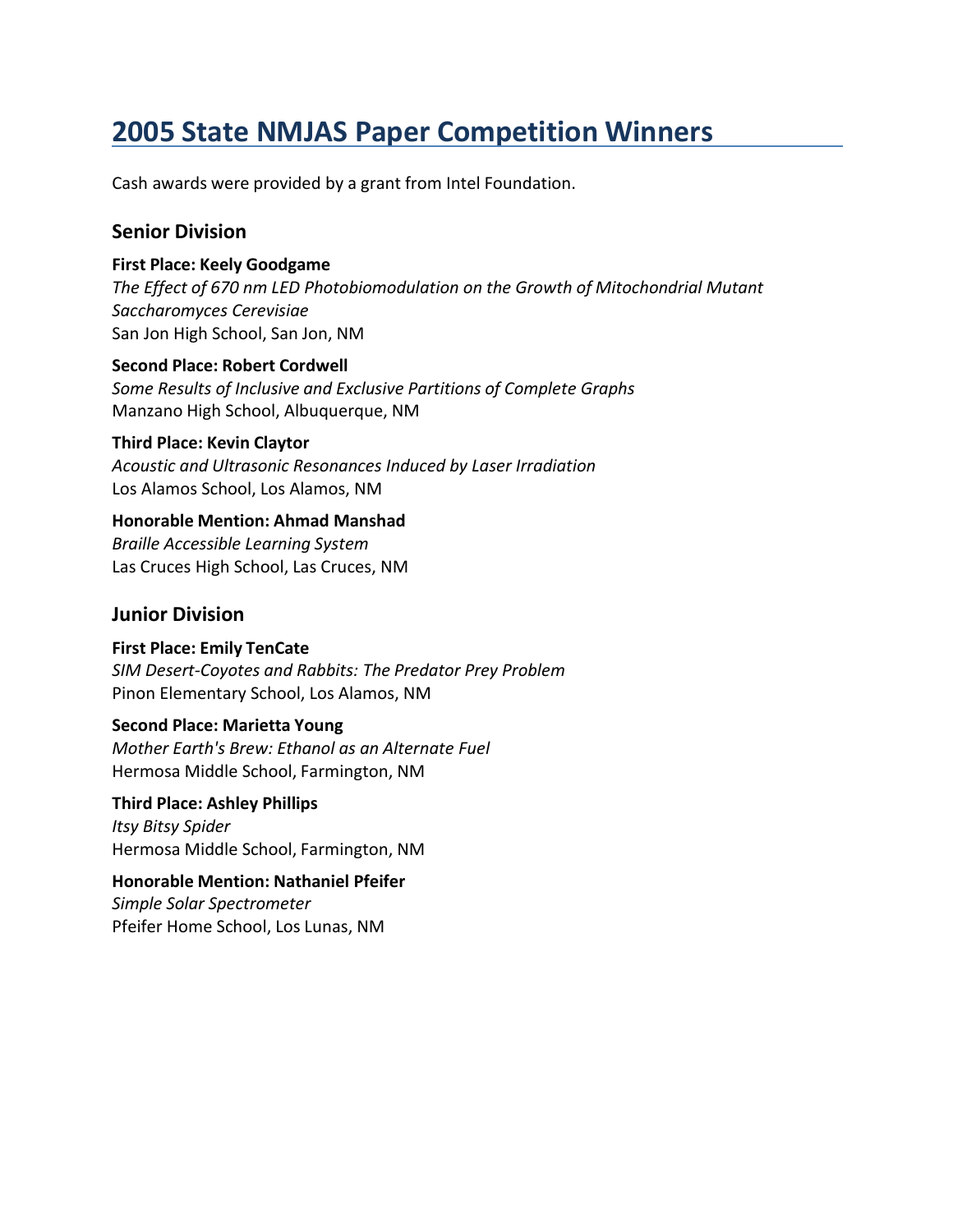The AVS Science & Technology Society, formerly the New Mexico Chapter of the American Vacuum Society, sends judges and selects its own winners in the paper competition and awards prizes to these winners as well as to their teachers/sponsors. The New Mexico Academy of Science is very grateful for their support.

#### **Senior Division**

| <b>Place</b> | <b>Student</b> | School                 | Sponsor                |
|--------------|----------------|------------------------|------------------------|
| First        | Ahmad Manshad  | Las Cruces High School | <b>Muhanad Manshad</b> |
| Second       | Kevin Claytor  | Los Alamos High School | <b>Thomas Claytor</b>  |

#### **Junior Division**

| <b>Place</b> | <b>Student</b>           | School                         | . Sponsor     |
|--------------|--------------------------|--------------------------------|---------------|
| First        | <b>Emily TenCate</b>     | <b>Pinon Elementary School</b> | Deborah Summa |
| Second       | <b>Nathaniel Pfeifer</b> | Pfeifer Home School            | Kent Pfeifer  |

#### **Senior Division Competitors Junior Division Competitors**





Photos by Jerry Nelson, AVS Science & Technology Society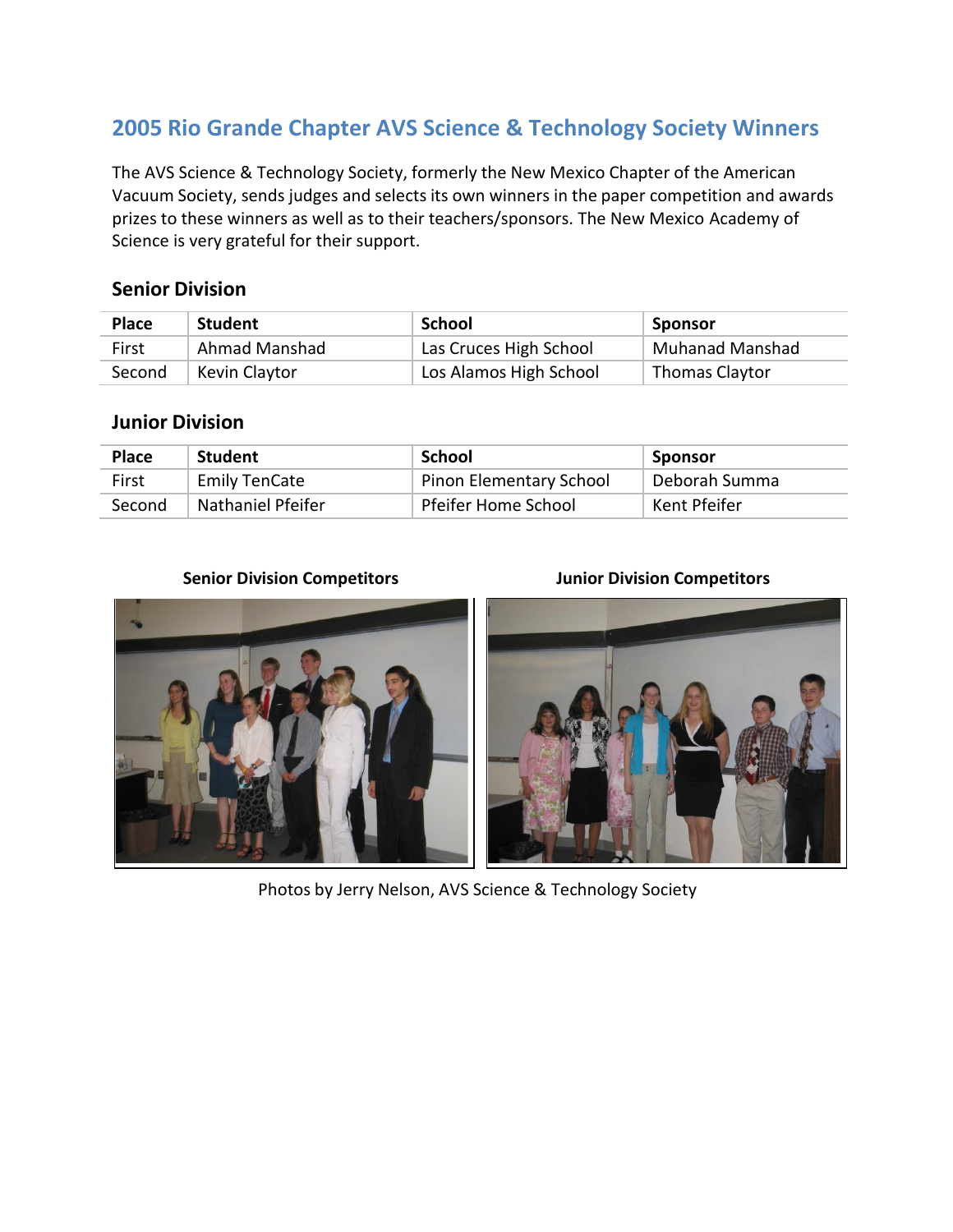Cash awards were provided by a grant from Intel Foundation.

#### **Senior Division**

#### **First Place: Mahlet Woldemariam**

*Utilizing Bacterial Carpets for Bionanotechnology Applications* Deming High School, Deming, NM

#### **Second Place: Brian Geistwhite**

*Turning the Red Planet into the Green Planet: Modeling the Martian Greenhouse Effect* Farmington High School, Farmington, NM

#### **Third Place: Keely Goodgame**

*The Enhanced Regeneration of Dugesia Tigrina Utilizing 670 nm LED Photobiomodulation* Deming High School, Deming, NM

#### **Honorable Mention: Daniel C. Appel** *Electroenzymatic Biofuel Cells II*

Eldorado High School, Albuquerque, NM

#### **Honorable Mention: Anna Trugman**

*A Nonlinear Bug's Life* Los Alamos High School, Los Alamos, NM

#### **Junior Division**

#### **First Place: Vivienne Clark**

*Determining the Effect of a Trumpet's Curvature on it's Timbre* Clark Homeschool, Albuquerque, NM

#### **Second Place: Shandiin Copeland**

*Cool Clear Water* Kirkland Middle School, Kirkland, NM

#### **Third Place: Kevin Lane**

*Biogas Production from Bovine Excrement* Koogler Middle School, Flora Vista, NM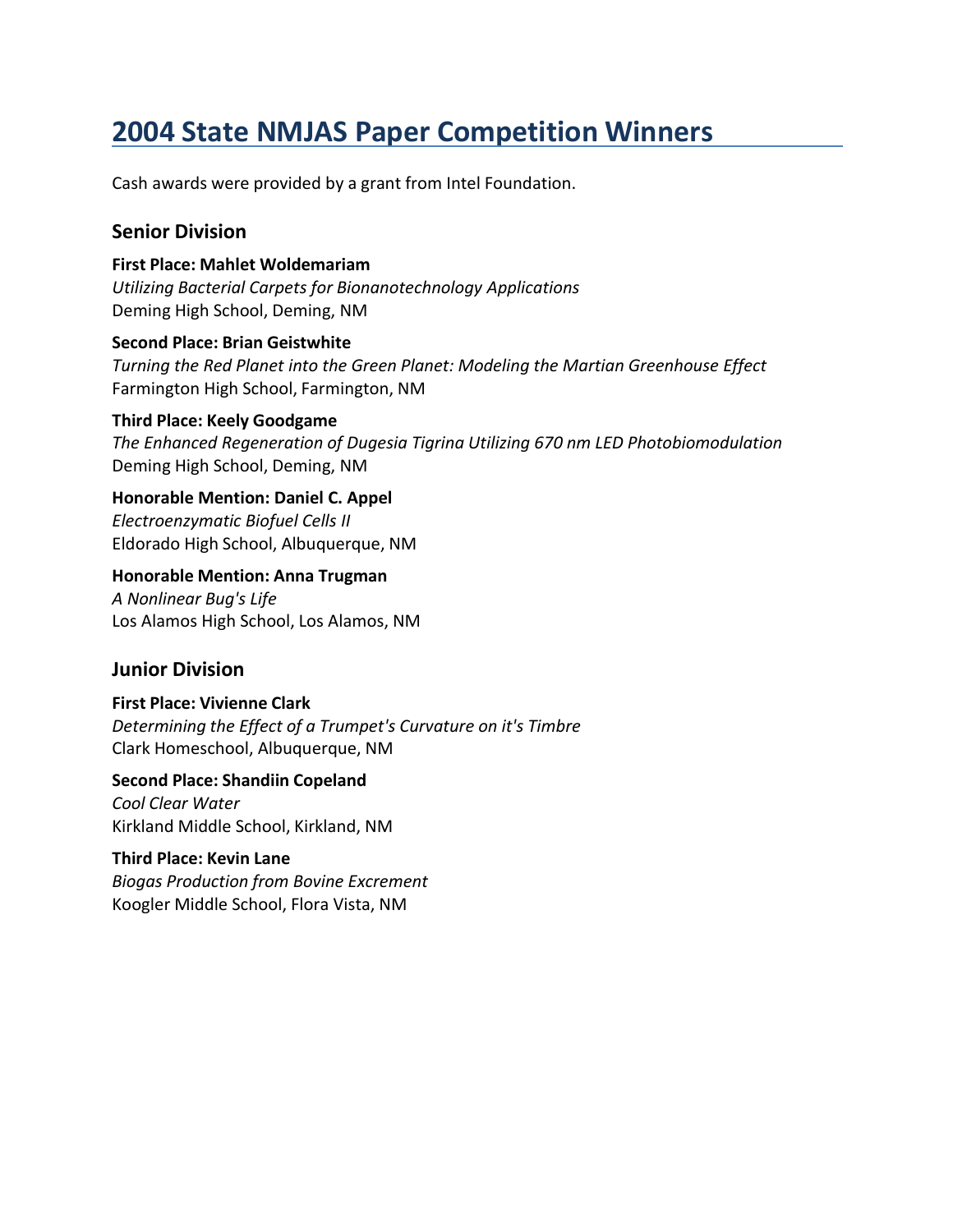The AVS Science & Technology Society, formerly the New Mexico Chapter of the American Vacuum Society, sends judges and selects its own winners in the paper competition and awards prizes to these winners as well as to their teachers/sponsors. The New Mexico Academy of Science is very grateful for their support.

#### **Senior Division**

| <b>Place</b> | <b>Student</b> | School               | Sponsor          |
|--------------|----------------|----------------------|------------------|
| First        | Daniel Appel   | Eldorado High School | Plamen Atannasov |
| Second       | Keely Goodgame | Deming High School   | Steve Goodgame   |

#### **Junior Division**

| <b>Place</b> | <b>Student</b> | School                  | Sponsor                |
|--------------|----------------|-------------------------|------------------------|
| First        | Vivenne Clark  | Clark Homeschool        | Shang-Ying Clark       |
| Second       | Morris Huang   | Sarracino Middle School | Ms. Gerry Klinglesmith |

#### **Senior Division Competitors Junior Division Competitors**



Photos by Jerry Nelson, AVS Science & Technology Society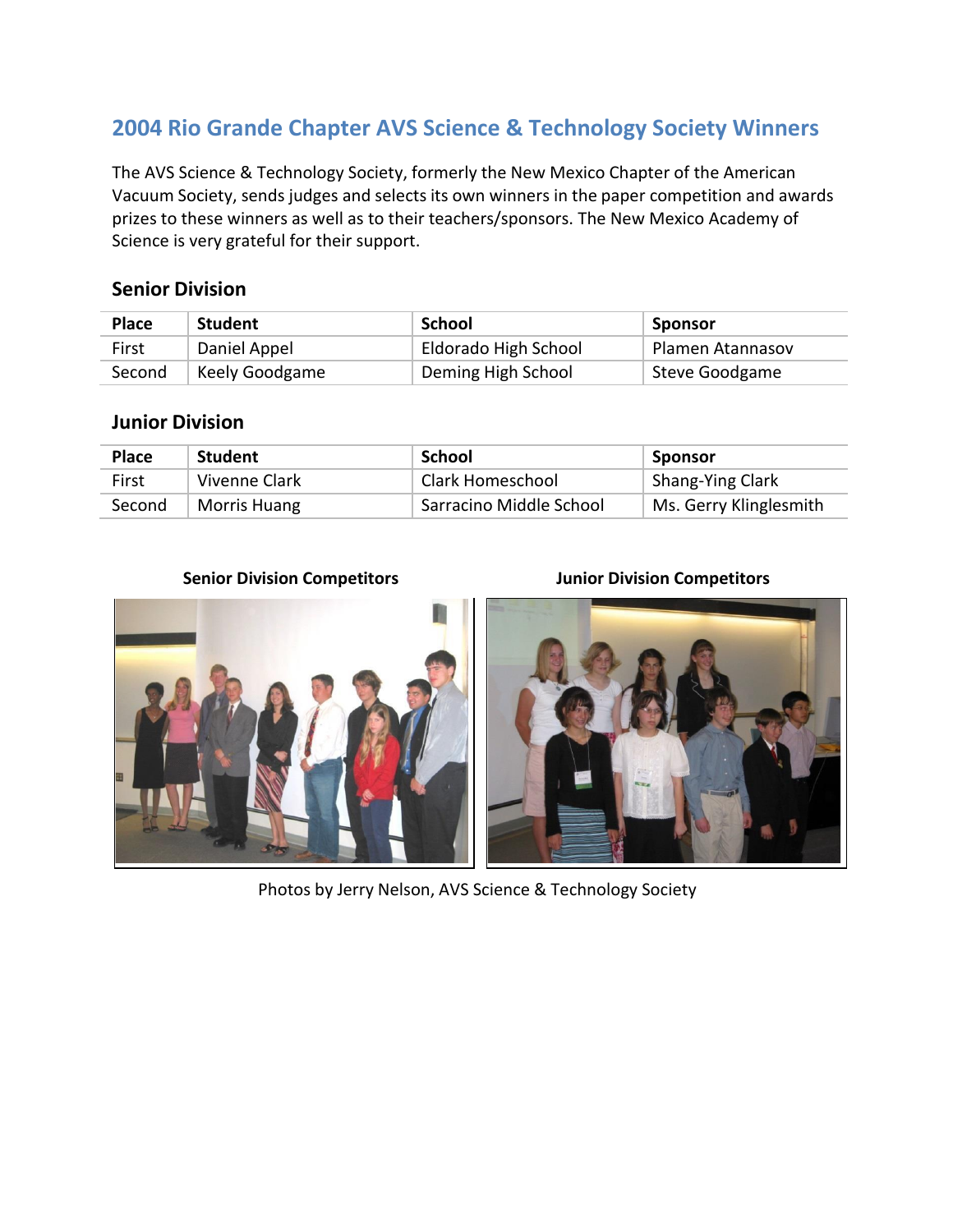Cash awards were provided by a grant from Intel Foundation.

#### **Senior Division**

#### **First Place: Nigel Reuel**

*A Study on Practical Production of Hydrogen Through Efficient Electrolysis* Rio Rancho High School, Rio Rancho, NM

#### **Second Place: Daniel Appel**

*Biocatalytic Composite Electrodes for Biofuel Cell Application* Eldorado High School, Albuquerque, NM

#### **Third Place: Ethan Kottke**

*Bio-Power!!! Can Biological Nerve Action Potentials Stimulate Artificial Muscle, Platinum IPMCS?* Farmington High School, Farmington, NM

#### **Honorable Mention: Brianne Douthit**

*The Determination of the Orbit of Asteroid 15 Eunomia Using the La Placian Method* Farmington High School, Farmington, NM

#### **Junior Division**

**First Place: Amberle Durano** *Sit Still and Listen: A Study in Right-Brain Stimulation for Elementary-Aged Children* Durano Homeschool, Albuquerque, NM

#### **Second Place: Christopher DeBlassie**

*Superabsorber To The Rescue* St Mary's Mid School, Albuquerque, NM

#### **Third Place: David Green**

*Some Like It Hot* Hermosa Middle School, Farmington, NM